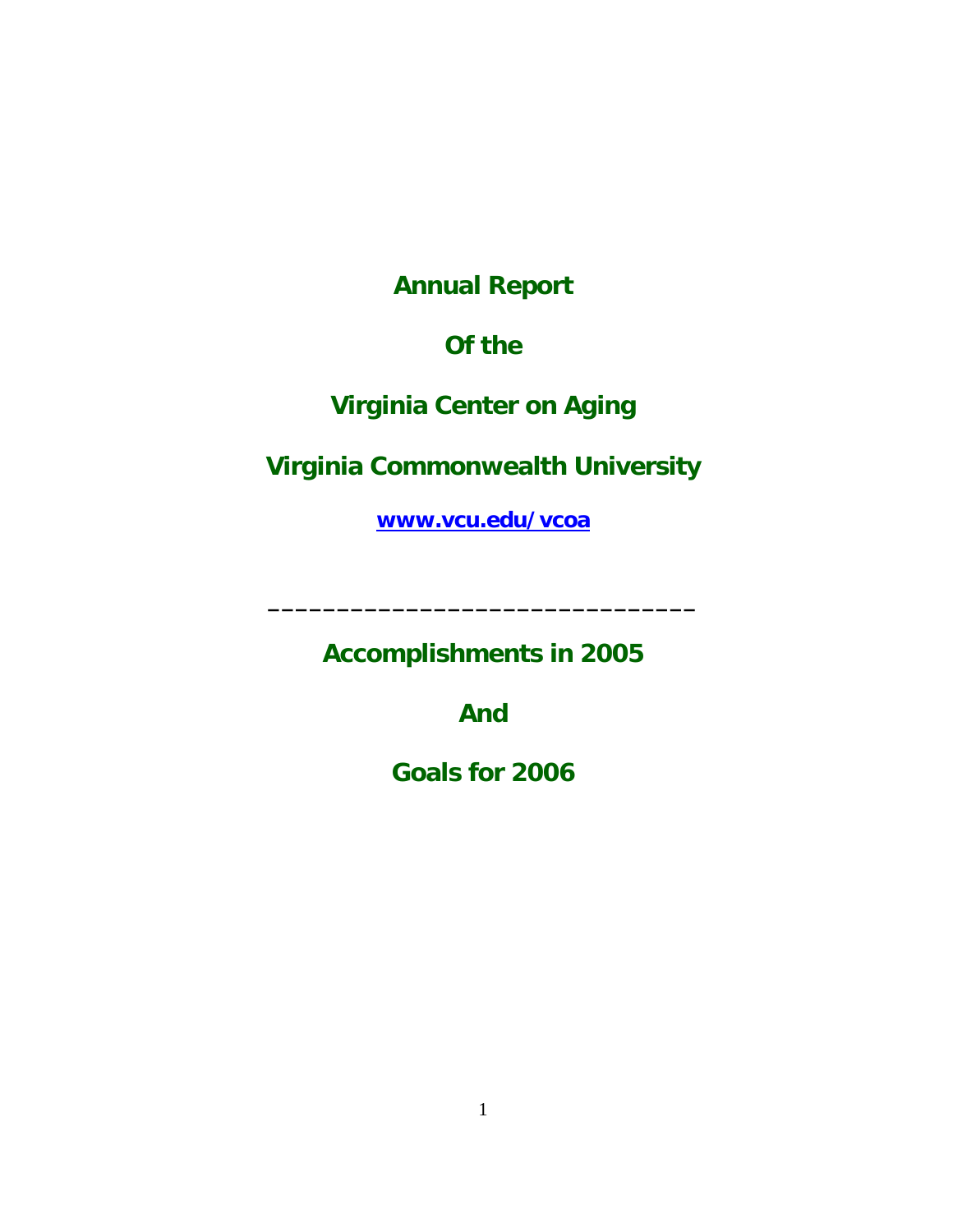#### **Overview**

This report summarizes activities of the Virginia Center on Aging (VCoA) during calendar 2005. We have organized this report by calendar year because of the practice of providing an annual report to the Virginia General Assembly when it convenes in January.

We did meet our Goals for 2005, including helping to secure three externally funded projects, completing our partnered project on overcoming unhealthy lifestyle behaviors, and obtaining an increase, effective July 1, 2005, in appropriations from the General Assembly for the Alzheimer's and Related Diseases Research Award Fund (ARDRAF) that we administer for the Commonwealth. VCoA's overall appropriation of \$302,500 in calendar year 2005 (half of fiscal 2004-05's \$262,500, half of fiscal 2005-06's \$342,500) partially supported the Center's core staff positions (Director; Associate Director for Research and Administrator of the Alzheimer's and Related Diseases Research Award Fund [ARDRAF]; Assistant Director for Education; Elderhostel Coordinator - Richmond; and Accountant) and provided monies to award in the ARDRAF seed grant program that we administer.

In the enabling legislation, VCoA was charged with 10 responsibilities, encompassing three principal functions: 1) interdisciplinary studies, including training in agingrelated topics and the education of older adults; 2) research; and 3) information sharing. VCoA maintains a statewide commitment, conducting at least one of its three principal functions in all five geographic regions of Virginia every year. We annually list agencies and businesses that we have worked with by geographic region. In calendar year 2005, VCoA partnered with at least **280** regional and **32** statewide businesses, departments, coalitions, and non-profit organizations, and **34** units of Virginia Commonwealth University (VCU) in satisfying its legislated mandates. (See Appendix A for a listing of those we worked with.) These partnerships enabled us to accomplish our work, augmenting our staffing level and compensating somewhat for decreases in our funding streams.

In calendar 2005 the Virginia Center on Aging's annualized appropriation from the General Assembly of \$302,500 produced \$1,871,000 in non-state grants; nonresident Elderhostel tuition, course related expenditures and discretionary spending by our Elderhostelers; and documented ARDRAF seed grant consequences. In other words, **for every dollar that the General Assembly invested in the Virginia Center on Aging, we generated \$6.19 in direct economic returns.**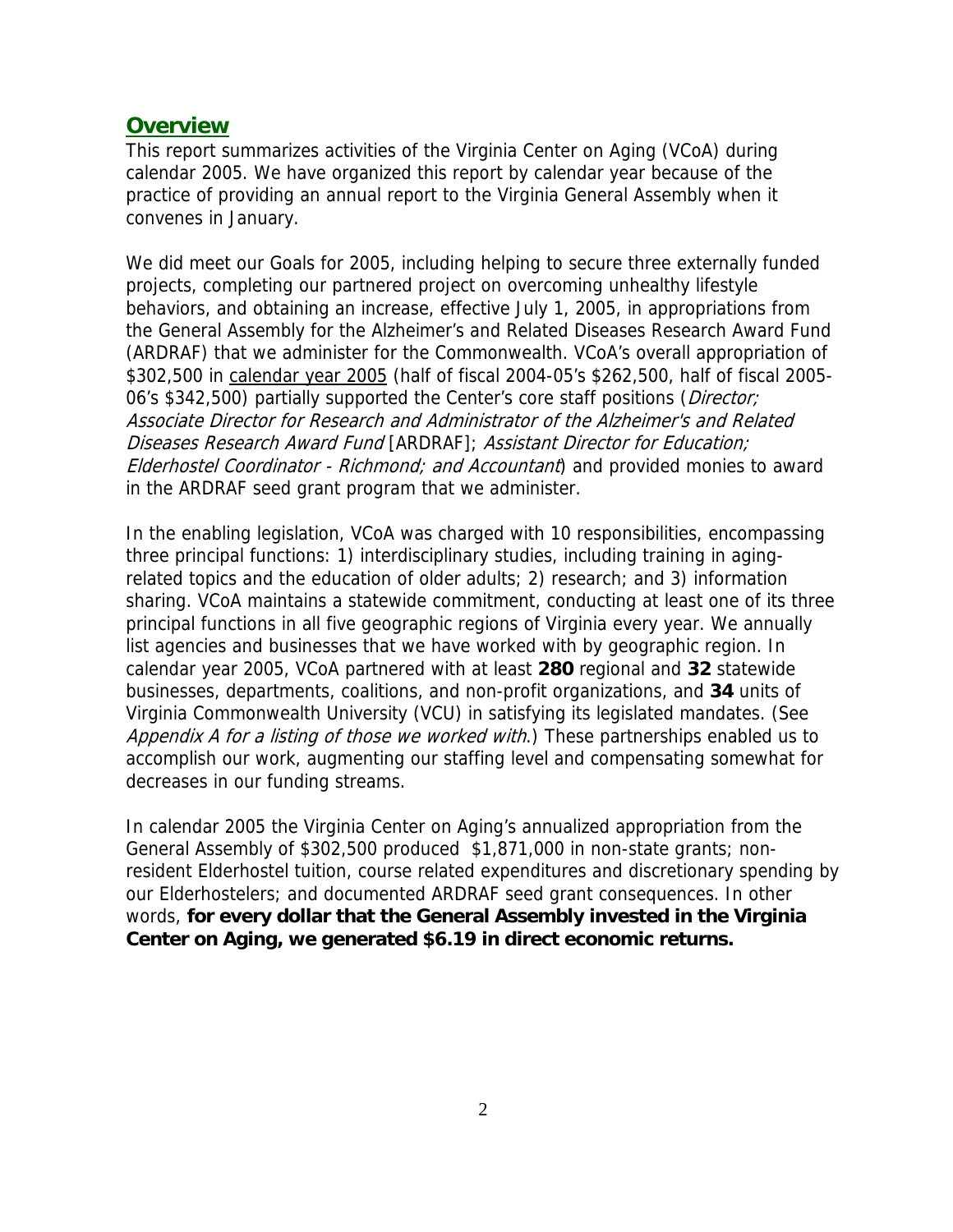### **Mission**

The General Assembly, in creating the Virginia Center on Aging by amendment to the Code of Virginia in 1978, charged it to be **"an interdisciplinary study, research, (and) information and resource facility for the Commonwealth of Virginia…"** It is the only such Center in the Commonwealth.

The Virginia Center on Aging (VCoA) is satisfying its mandate from the General Assembly and is operating across Virginia, in a statewide capacity. Characteristically, the VCoA is accomplishing its activities through partnerships with various units, both across the Commonwealth and within Virginia Commonwealth University. VCoA believes that these partnerships serve the aging-related needs of Virginia in a most cost-effective manner and broaden the capacity of units within VCU and across Virginia to conduct aging-related research, education, and community service.

Under "interdisciplinary study," the General Assembly's mandate includes:

- Continuing education and in-service training for those who work with the elderly
- **Education and training of older persons**
- **Educational preparation of non-gerontology students**

Under "research," the General Assembly's mandate includes:

- **Conduct of research in the field of gerontology**
- **Dissemination of research findings**

Under "information and resource facility," the General Assembly's mandate includes:

- Collection and maintenance of data about older persons statewide and regionally
- Serving as a resource to the State Office on Aging (now called the Virginia Department for the Aging) and to all organizations and state agencies involved in aging-related planning and service delivery

In 1982 the General Assembly also charged VCoA with responsibility for administering the **Alzheimer's and Related Diseases Research Award Fund (ARDRAF)** as a stimulus for research into the causes, consequences and treatments of dementing illnesses.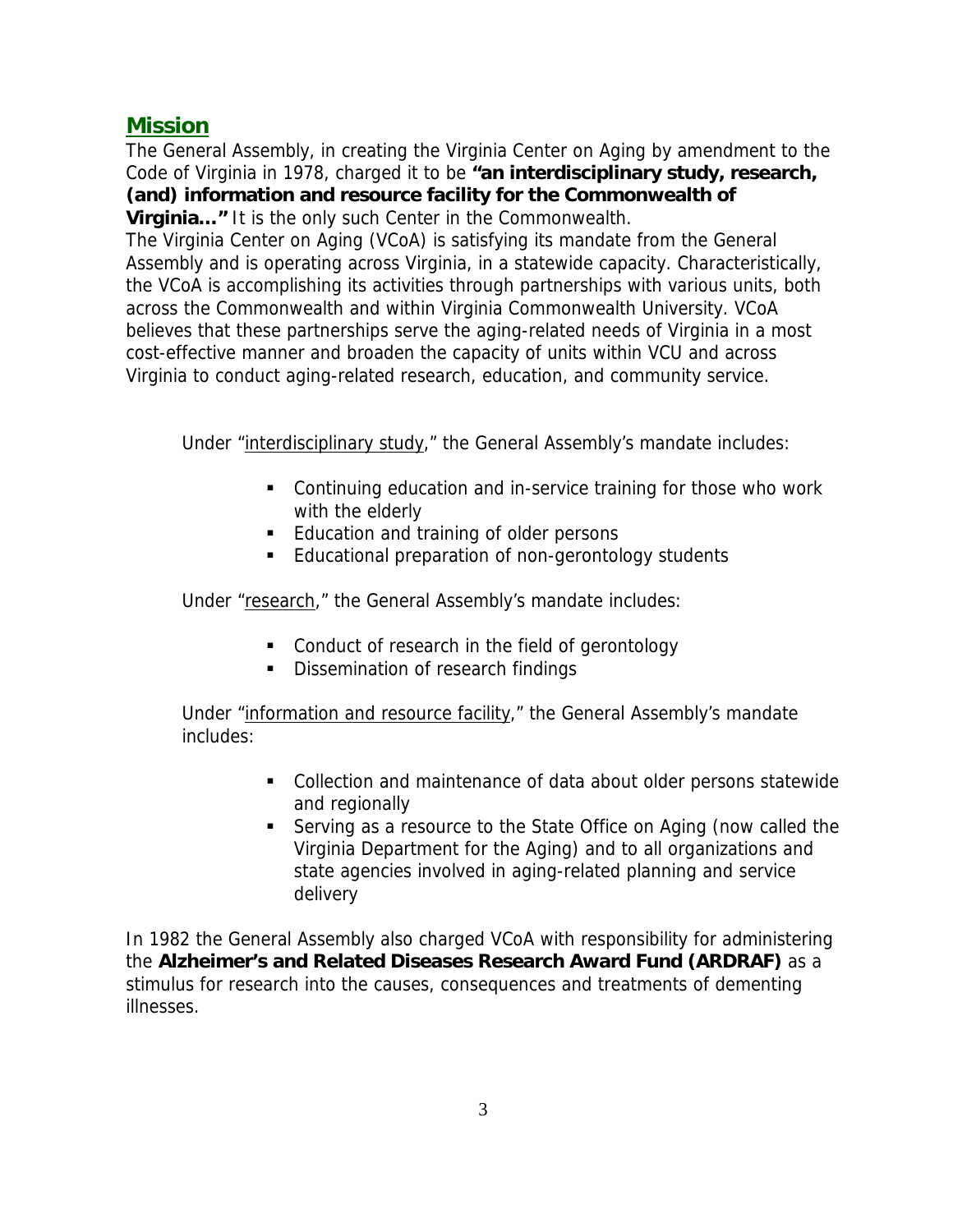# **Activities in 2005**

During calendar 2005 the Virginia Center on Aging interacted and collaborated with colleagues in state, regional, and local agencies and organizations, both public and private, with businesses, and with units of Virginia Commonwealth University, in order to achieve its responsibilities.

#### **The following are representative activities:**

- ♦ VCoA and the VCU Police Department, both members of the Central Virginia Task Force on Older Battered Women, completed a second yearlong training project for law enforcement and domestic violence agency personnel on preventing and responding to abuse, exploitation, and violence against older women. The project, supported by a grant from the Virginia Department of Criminal Justice Services, administering federal funds, met its objectives and has been re-funded for calendar 2006.
- ♦ VCoA contributed substantially to a successful proposal application to the Bureau of Health Professions, USDHHS, submitted by the Virginia Geriatric Education Center (VGEC) for five years (2005-2010) of continued core funding of the VGEC.
- ♦ VCoA maintained its position as the largest provider of Elderhostel programs in Virginia and the 16<sup>th</sup> largest provider in the United States of approximately 1000 providers, by designing new Elderhostel programs and increasing the diversity of program formats. VCoA's VCU Elderhostel has held these distinctions since 2003, despite challenges and competition. This is a creditable distinction, since Virginia itself is not one of the top 20 states for Elderhostel enrollments.
- ♦ VCoA is a founding sponsor of the Lifelong Learning Institute in Chesterfield (LLI), which began offering classes in March 2004 for midlife and older adults. The LLI, modeled as an Elderhostel Institute, is administered and operated by its volunteer members and sponsors. Co-sponsoring partners include the Brandermill Woods Foundation, Chesterfield County Public Schools, and the Brandermill Woods Retirement Community. The LLI is housed in the Watkins Annex Building in Midlothian. During 2005, the LLI drew learners to 83 courses and several special events over three terms.
- ♦ VCoA and its Advisory Committee and University Council initiated in 2005 and continue at present a comprehensive assessment of its goals and objectives, By-Laws, and functions of its advisory bodies.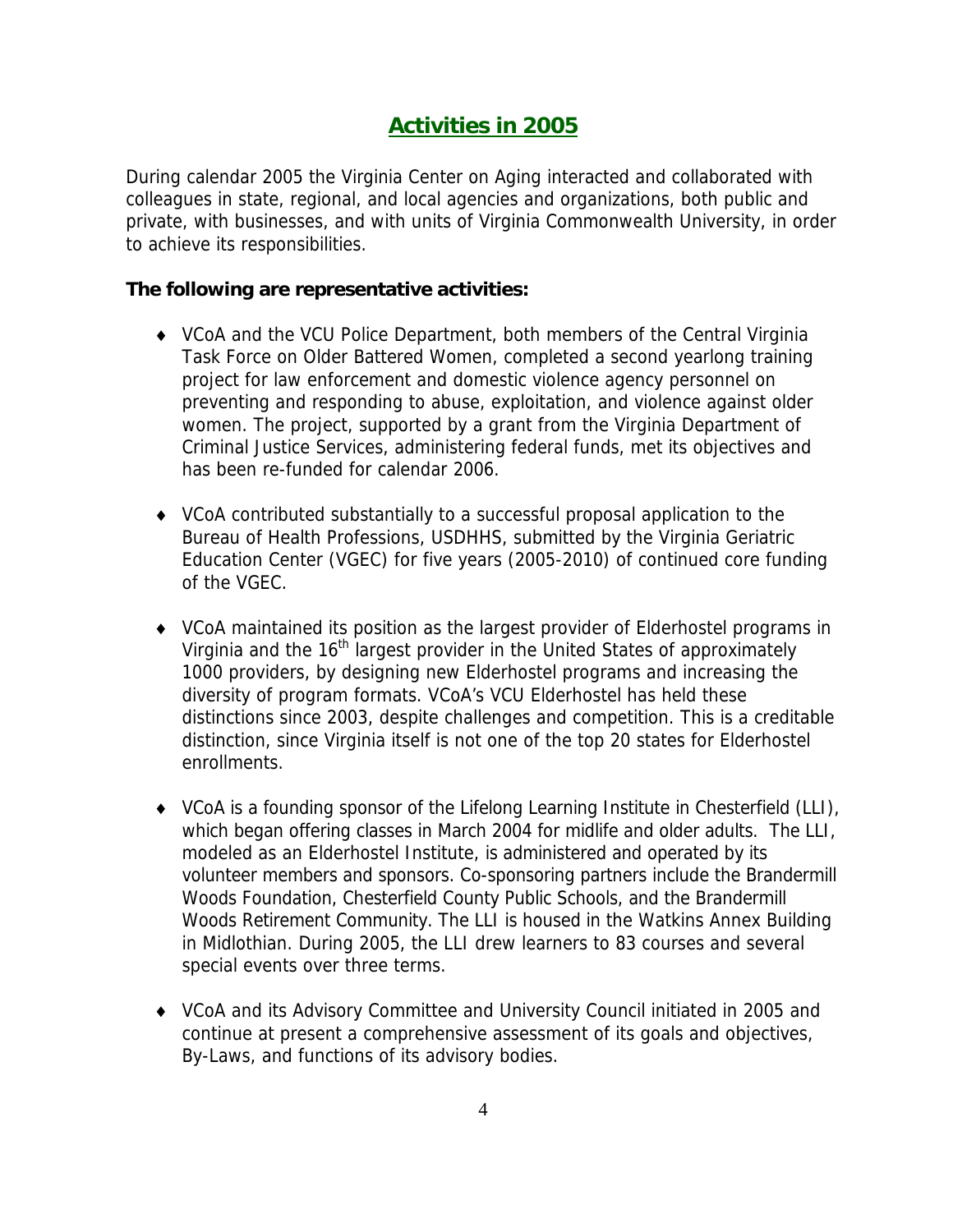- ♦ VCoA administers the Alzheimer's and Related Diseases Research Award Fund (known as ARDRAF) for Virginia-based researchers. The Center solicits research applications, screens, awards, and monitors small seed grants for promising lines of study into the causes, consequences, and impacts of dementia. Since 1982 the Center has awarded 98 seed grants, averaging just over \$14, 000 each, for a total outlay of \$1.4 Million. These awards have, in turn, brought back to Virginia over \$15.7 Million in larger grants from the likes of the National Science Foundation and the National Institutes of Health. This translates to a return on investment of over \$11 for each dollar appropriated.
- ♦ VCoA partnered with statewide aging-related organizations in order to provide research findings and training for professionals across Virginia. VCoA cosponsored: the conference Who Will Care? Elder Caregiving in the New Political Reality, with the Virginia Quality Healthcare Network, in Glen Allen in April; the Eleventh Annual Conference of the Virginia Coalition for the Prevention of Elder Abuse, in Virginia Beach in June; the Right Choices Forum: Ethical Issues for Older Persons, with VCU's Department of Gerontology and VGEC, in Richmond in June; and *Lighting the Flame*, a day-long workshop for 225 long-term care workers, with the Culture Change Coalition, in November.
- ♦ VCoA, in partnership with more than 15 other organizations, including the American Lung Association of Virginia, CrossOver Ministries, and the Virginia Association of Free Clinics, helped to launch a national initiative in Virginia, Partnership for Prescription Assistance (PPARx) for qualifying patients who lack prescription drug coverage. PPARx brings health care providers, patient advocates, and pharmaceutical companies together to find appropriate public and private patient assistance from among more than 475 patient assistance and 180 pharmaceutical programs.
- ♦ VCoA's VCU Elderhostel, with program locations at Richmond, Natural Bridge, Hampton and Petersburg, is part of the Elderhostel, Inc., network of program providers in North America and more than 100 countries around the world. VCoA, during calendar 2005, offered 40 Elderhostel residential programs that drew over 1,100 older learners to Virginia, infusing approximately \$730,000 into the Commonwealth from instruction-related expenditures and discretionary spending by non-Virginian participants.
- ♦ VCoA continued to serve as a member of the Virginia Arthritis Task Force (VATF), which, during 2005, implemented the next steps of the VATF Action Plan. Priorities include increasing public awareness of the signs of arthritis, encouraging early professional diagnosis, and improving self-management skills.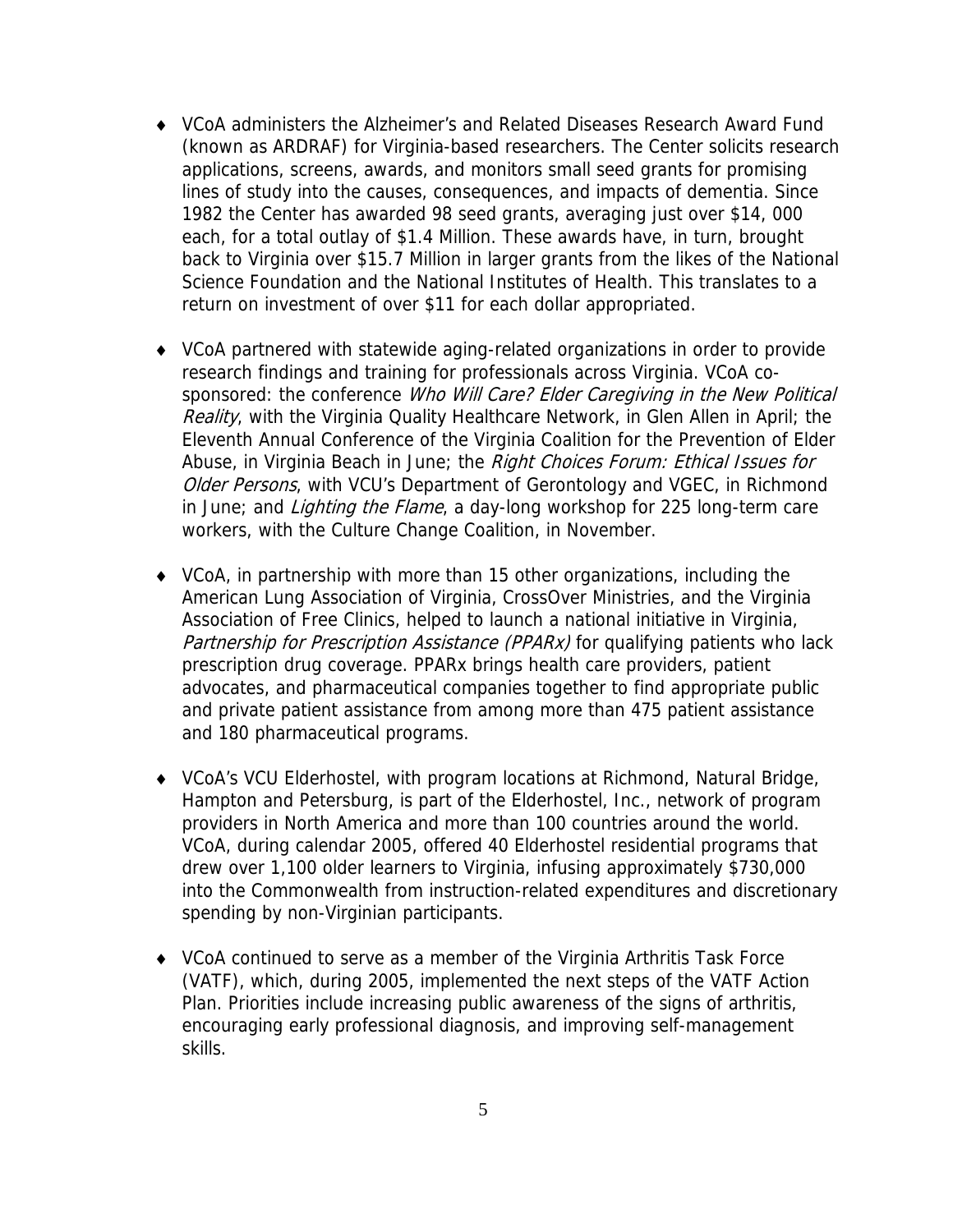- ♦ VCoA's Director served as a Delegate to the White House Conference on Aging, a once-a-decade national assembly charged with assessing the status and needs of older Americans and recommending legislative and policy initiatives.
- ♦ VCoA staff's expertise led to at least 10 presentations overall in 2005 at professional meetings and publications in professional journals, including a point-counterpoint national teleconference on aging with lifelong disabilities, broadcast from the Alliance for Aging Research in Washington, DC in May; and presentations on dementia care training; mentoring for geriatric health professionals; promoting healthy alternatives to gambling and addictive behaviors; and intersystem partnerships in aging with lifelong disabilities, at the 26<sup>th</sup> Annual Meeting of the Southern Gerontological Society in Orlando, FI in March; and presentations on costs and benefits of geriatric mentoring; and identifying addictive behaviors in older adults, at the 58<sup>th</sup> Annual Scientific Meeting of the Gerontological Society of America in Orlando, Fl in November.
- VCoA is a member of the project, Abuse and Neglect of Children and Adults with Developmental Disabilities: A Problem of National Significance. This initiative, directed by the Partnership for People with Disabilities at VCU and funded by the US Administration on Developmental Disabilities, worked to develop and launch in 2005 a web-based course for health care professionals. The course contains 13 self-guided modules on risk factors, identification, assessment, and health care.
- ♦ VCoA's Associate Director of Research is a gubernatorial appointed commissioner on the Commonwealth of Virginia Alzheimer's Disease and Related Disorders Commission. The Commission has launched a statewide virtual Comprehensive Alzheimer's Disease Center. VCoA's member chaired the Databases Work Group, charged with developing a statewide bio-informatics system to include clinical, public health, and epidemiological databases as a resource for research on services utilization.
- ♦ VCoA continued its initiative to educate clergy and lay leaders in communities of faith in matters of aging and wellness, conducting programs for older adult ministries in Bon Air, Midlothian, and Richmond, and for chaplains at Johnston-Willis Hospital in Richmond.
- ♦ VCoA's Dr. Connie Coogle continued as Training Evaluator for the three-year (2004-2007) project Recognition, Respect, and Responsibility: Transforming the Direct Service Community. that was awarded to DMAS by the Centers for Medicare and Medicaid Services under the New Freedom Initiative: Demonstration to Improve the Direct Service Community Workforce program. VCoA, the VGEC, and other partners are testing the job retention potential of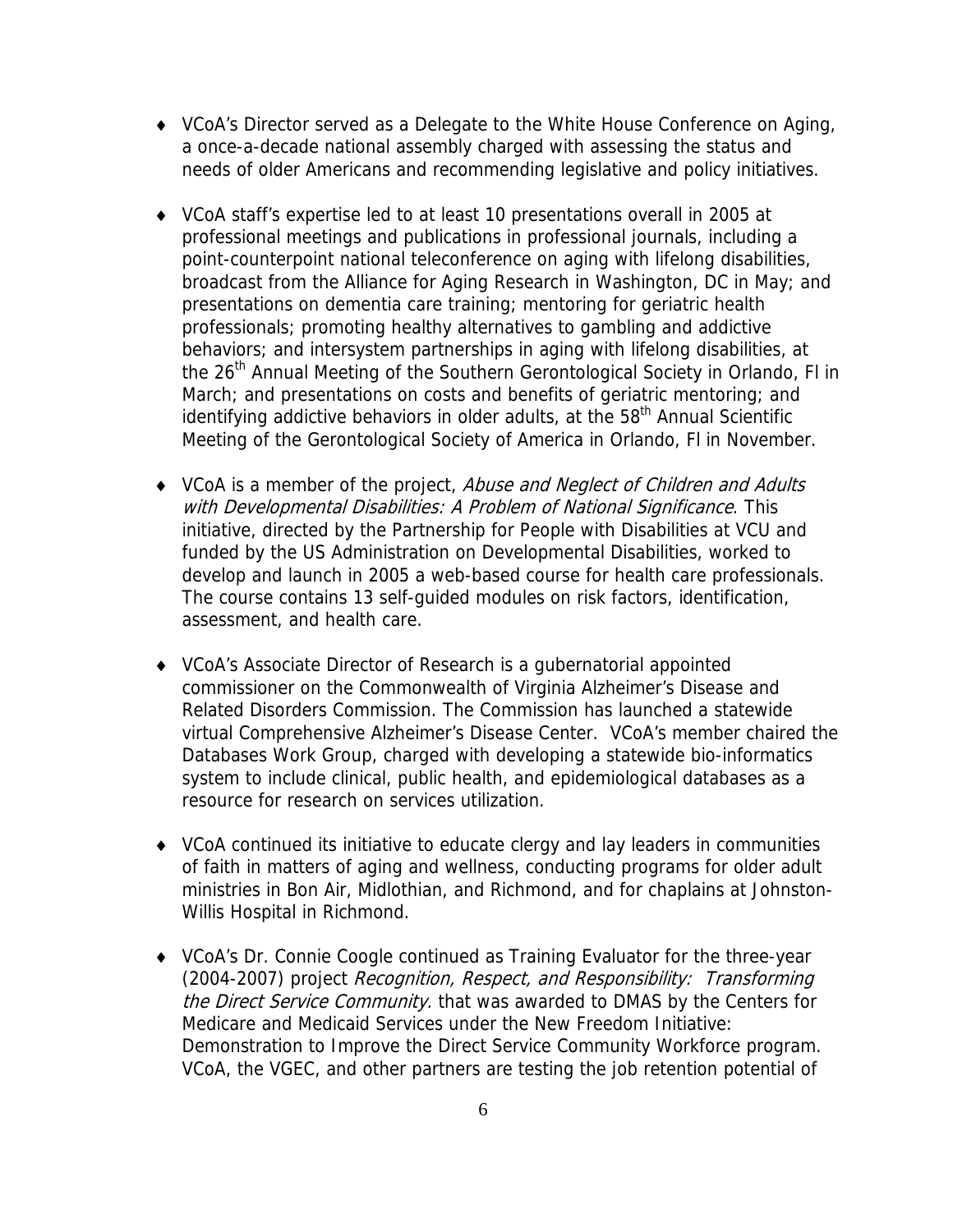offering health insurance benefits for workers who provide personal assistance. The initiative is addressing the complex issues of recruitment and retention of direct service workers through a series of objectives dealing with benefit provision, multi-level training interventions, and initiatives dealing with recruitment and worker recognition.

- ♦ VCoA is partnering in the Area Planning and Services Committee (APSC) for Aging with Lifelong Disabilities, a broad coalition of family caregivers and leaders across metropolitan Richmond in disabilities, health care, aging services, parks and recreation, and more. The APSC membership is assessing needs and designing strategies to assist both those who age with lifelong disabilities, such as mental retardation and cerebral palsy, and their family caregivers.
- ♦ VCoA staff gave substantial services to Virginia's agencies and citizens by serving on the boards of some dozen non-profit organizations, providing leadership, technical assistance, and *pro bono* services to groups such as the Shepherd's Center of Richmond, the Virginia Quality Healthcare Network, the Alzheimer's Association, the Culture Change Coalition, and the Virginia Elder Rights Coalition.

Short recaps of selected activities in 2005 follow, organized according to the mandates from the General Assembly:

### a. **Interdisciplinary Studies**

**Domestic Violence Against Aging Women.** 

VCoA co-developed and implemented with the Central Virginia Task Force on Older Battered Women its third grant-funded project supported by the Virginia Department of Criminal Justice Services. This project is part of the Virginia Services, Training, Officers, and Prosecution (V-STOP) program, which is funded by the federal Violence Against Women grant program of the U.S. Department of Justice. The VCoA-Task Force partnership addresses the unique needs of middle-aged and older women who are victims of domestic violence or sexual assault. This goals of the projects include increasing awareness and education on domestic violence and sexual assault in later life, promoting more specialized services and training to address the problem, and improving collaboration among law enforcement, legal services, criminal justice, aging services, advocates, and allied professionals. The project, a collaborative effort involving more than 15 aging, domestic violence, law enforcement, legal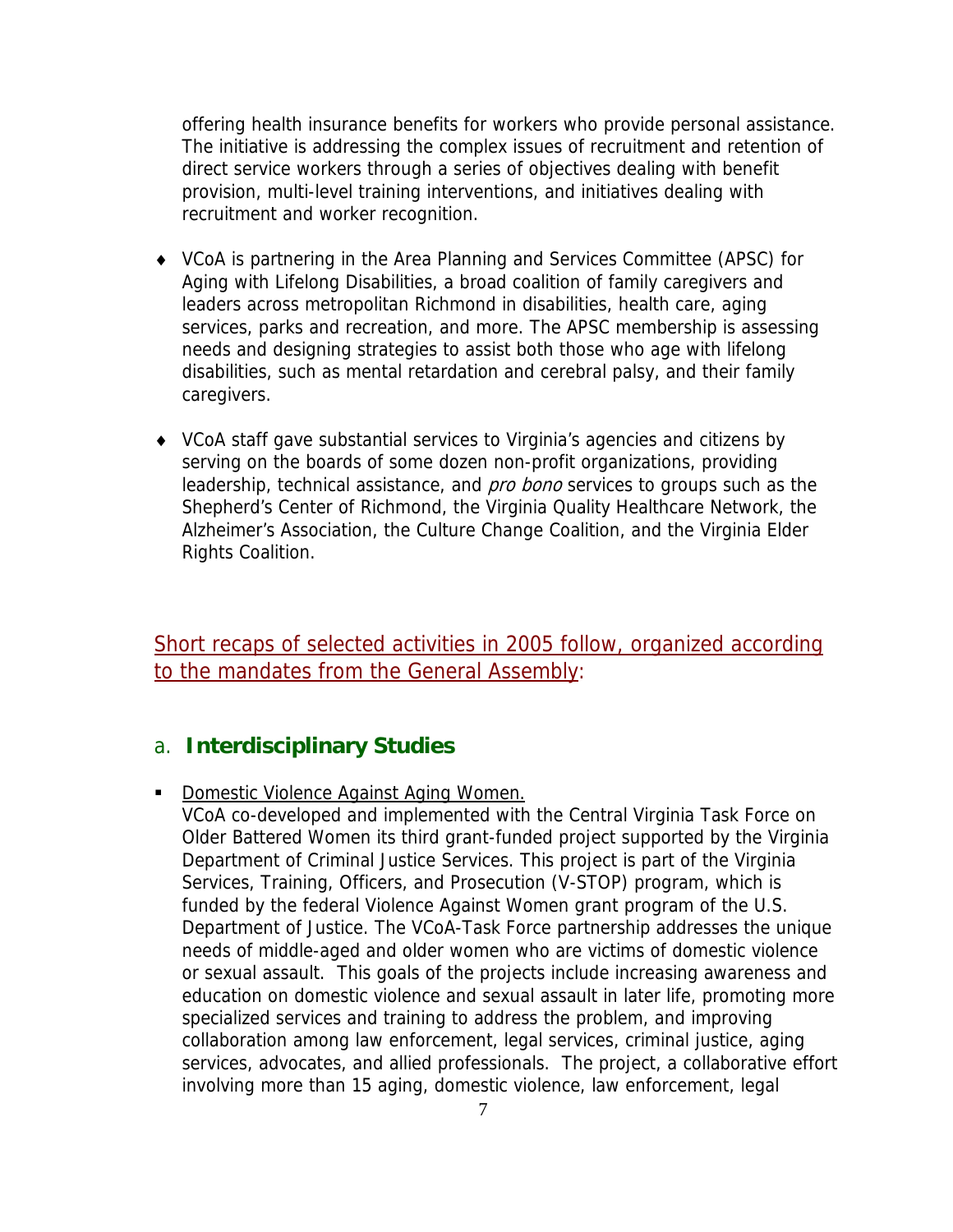services, and criminal justice organizations, serves the jurisdictions of Chesterfield, Hanover, and Henrico Counties, and the City of Richmond. VCoA's Dr. Paula Kupstas and Sgt. Barbara Walker of the VCU Police Department s are project co-directors, and VCoA's Aly Cooper is Project Manager. In July 2005 VCoA applied for and received additional support from the Domestic Violence Victim Fund to expand operational focus from intimate partner and sexual violence to include family violence. In calendar 2005 these two projects: trained 203 allied service professionals, paraprofessionals, judicial/court personnel and volunteers; trained 81 law enforcement officers and cross-trained 20 service providers; conducted four focus groups with older women; provided technical assistance to six individuals/organizations; served on 10 related task forces and coalitions; conducted 42 site visits to partnering agencies; and accomplished other activities.

#### **Area Planning and Services Committee**

VCoA helped establish the Area Planning and Services Committee for Aging with Lifelong Disabilities (APSC) in metropolitan Richmond several years ago as a research-based model strategy to address issues related to the unprecedented aging of adults with lifelong disabilities, such as autism, cerebral palsy, and intellectual disabilities, and the general lack of preparation of human services systems to respond to their needs and abilities. Composed of family caregivers and officially designated representatives of a dozen organizations from mental retardation to healthcare to banking, the APSC conducted a training workshop in 2005 for the public, planners, and service providers on "Down syndrome and dementia," and hosted a significant conference in May 2005 on "Spirituality, Loss, and Aging for persons with Lifelong Disabilities," with Dr. Harry R. Moody as keynoter. Some 150 service providers, caregivers, planners, and others attended.

#### • Healthy and Unhealthy Lifestyles in Later Life.

VCoA and the VCU Department of Gerontology received funding in mid-2001 from the Delaware Division of Services for Aging and Adults with Physical Disabilities for a multi-year, multi-part project to help older adults seeking assistance to break unhealthy habits. The project, entitled More Life Left to Live: Educating Older Adults About Healthy and Unhealthy Lifestyles, built a special statewide model education and prevention program for older adults and service professionals in aging, health, mental health, and substance abuse. This model intervention uses a "train the trainer" approach to broaden the project's impact, and focuses on such unhealthy behaviors as compulsive gambling, smoking, alcoholism, depression, and suicidal ideation. In 2005, immediately after the official conclusion of this grant project, our project staff conducted an additional training session in Newark, DE in concert with the 34th Summer Institute sponsored by the Delaware Division of Substance Abuse and Mental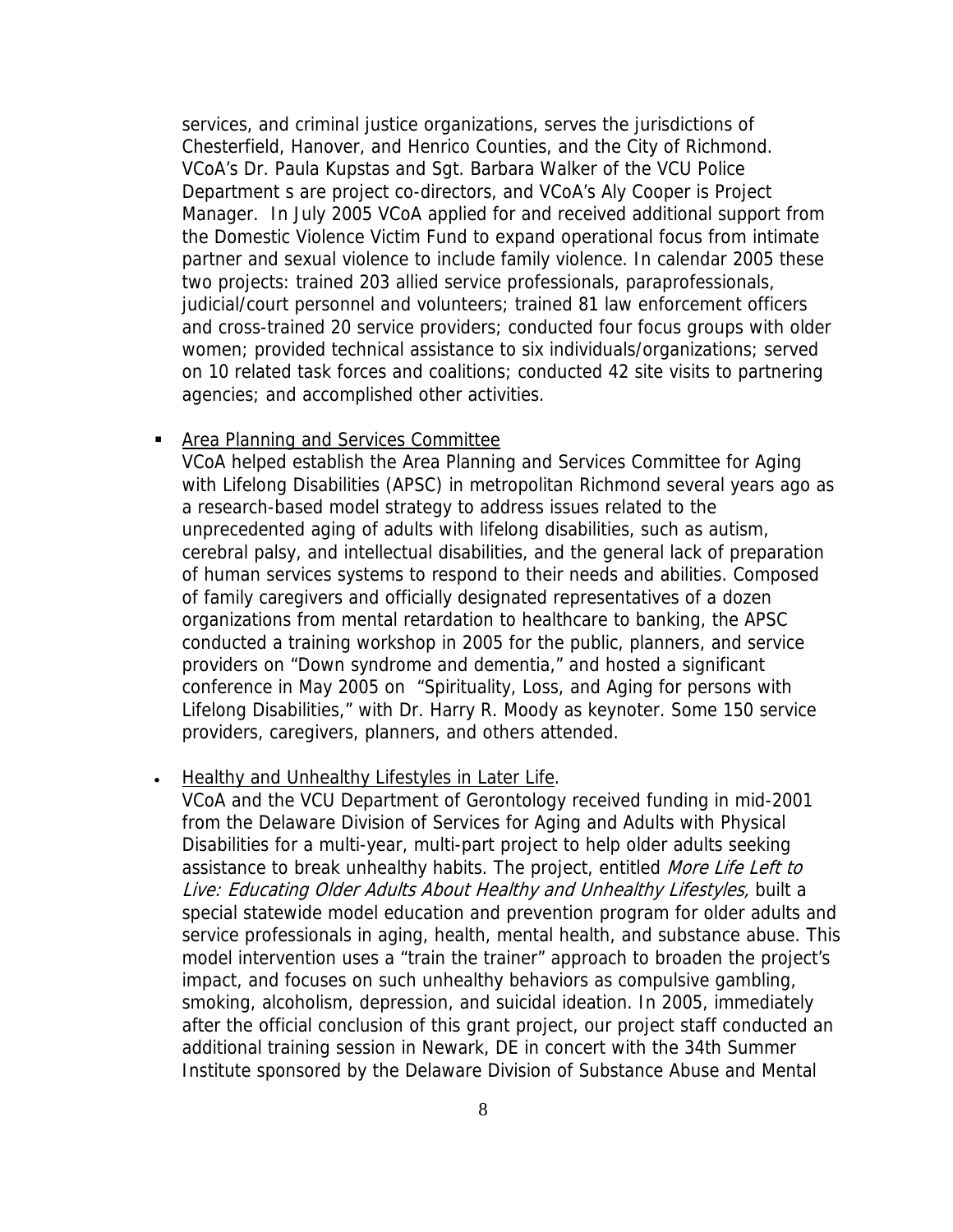Health Training Office. Our staff distributed an updated More Life to Live toolkit and presented training on topics related to the curriculum.

• Workplace Partners for Eldercare – Awareness, Education, Support This is a project to help employers develop and/or refine workplace policies, support, and information for their employees who are caregivers. VCoA heads evaluation of this project, directed by Senior Connections: The Capital Area Agency on Aging and funded by the Richmond Memorial Health Foundation. The project is assisting participating businesses to improve the help they give their employees who are caregivers, and focusing on outcomes that can be used by other businesses for long-range planning and policy development. VCoA will be determining the baseline availability of eldercare benefits offered by targeted businesses, establishing the baseline levels of awareness and use of eldercare benefits provided, documenting attempts within the companies to evaluate the current and future needs of their employed caregivers, and assessing plans to provide improved or enhanced eldercare benefits. After we collect this initial data, the Richmond Area Caregiver Coalition will offer support, practical advice, and corporate implementation strategies for participating businesses, as well as training and mentoring for management, supervisors and human resources staff. Subsequent evaluation activities will document changes in the baseline measures outlined.

### b. **Research**

- **Alzheimer's and Related Diseases Research Award Fund.** 
	- VCoA manages this seed grant program for the Commonwealth without administrative cost. ARDRAF appropriations support promising lines of inquiry by Virginia researchers into clinical, biochemical, behavioral, pharmaceutical, and other aspects of dementing illnesses, in order to better understand their causes, consequences, and treatment. In 2005 the General Fund appropriation was sufficient to support five seed grant awards: two to the University of Virginia, and one each to George Mason University, The College of William & Mary, and Virginia Tech. One UVA study will study the interrelationships of Beta amyloid plaques and intracellular tangles in the brain, and the other will examine how oxidative stress leads to brain cell death. The GMU study will use mice to analyze the effects on memory function of zinc and iron in water. The W&M project will study how to improve relationships between coping families and health care providers. Finally, the Virginia Tech researchers will investigate the role of environmental manganese in contributing to Parkinson's disease. (See Appendix B for summaries of the 2005-2006 awards and the review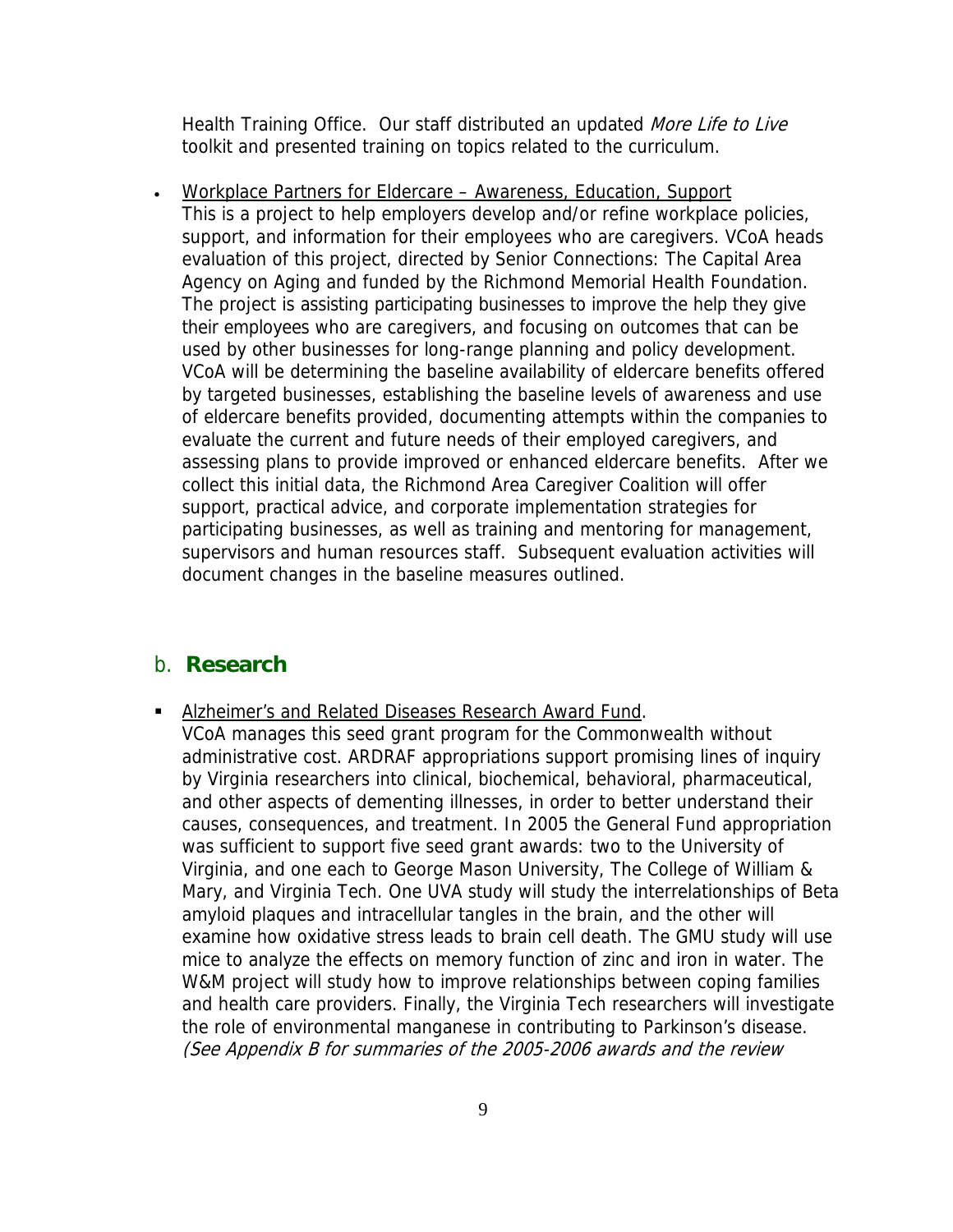committee and Appendix C for abstracts of the Final Reports of the 2004-2005 ARDRAF awardees)

• Virginia Geriatric Education Center (VGEC) Core Grant.

VCoA is partnering in a new five-year (2005-2010) grant project, directed by the VCU Department of Gerontology and funded by the Bureau of Health Professions, Health Resources and Services Administration, USDHHS. **We must note that federal funding is currently in extreme jeopardy.** The project's intentions are as follows: The VCoA's Dr. Connie Coogle is directing evaluation of each objective to improve the training in geriatrics of pre-service and in-practice health professionals, including curriculum development, faculty and practitioner training, and the clinical training of students. This new grant project involves the University of Virginia and Eastern Virginia Medical School in a consortium with VCU Medical Center to improve the ability of health practitioners in Virginia to treat and care for older persons and encourage faculty at the respective medical schools to develop curricula that address geriatrics issues. The new grant project will focus sequentially in each of the grant years on one of five particular topics of interest: cognition/dementia, end-of-life care, preventing dependence through falls, nutrition (with emphasis on obesity prevention and treatment), and mental health. These topics support an overall theme of promoting independence of older adults. One of the new objectives involves the development and conduct of a 40-hour continuing education program for 500 nursing home administrators, directors of nursing, and other managerial supervisors of direct care staff in Virginia's Certified Nursing facilities. The training content of training will reflect the principles of chronic illness, the aging process and its impact on health and illness, and the maintenance of function throughout the life span. A special feature will be training designed to improve management of direct service workers, who often have minimal formal education and may not have English as their first language. On-going VGEC evaluation activities include analyzing/reporting on distance learning data, data from Department of Social Services training contract, the Virginia Geriatrics Society conferences, and all other aspects of the VGEC training activities.

### c. **Information and Resource Sharing.**

Age in Action.

VCoA's respected quarterly 20-page publication, co-produced with the Virginia Department for the Aging and Virginia Commonwealth University's Department of Gerontology, reaches some 4,500 professionals, paraprofessionals, elders and families each issue, with educational content, conference, training, and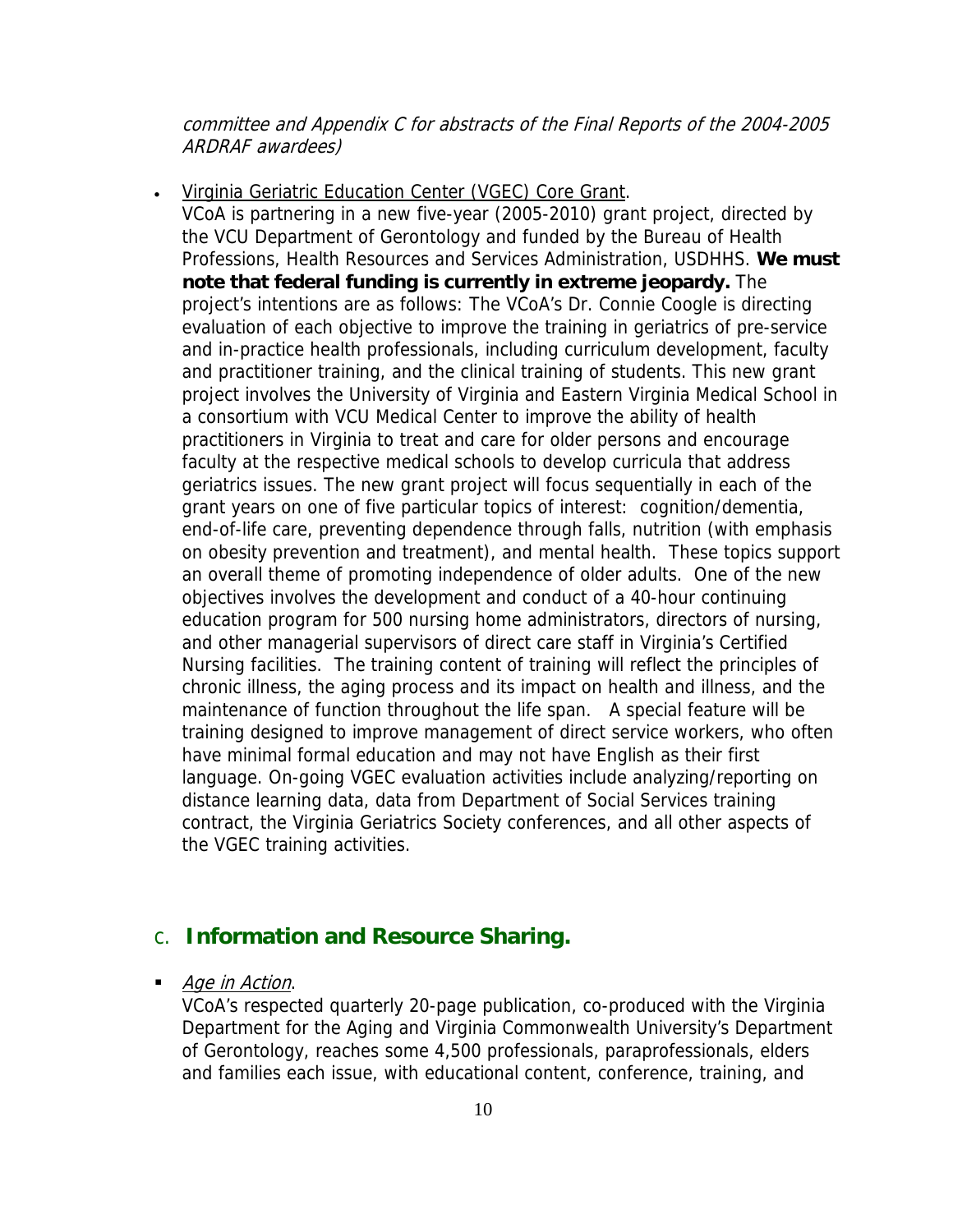work opportunities, research, and more. Each issue begins with a case study of a condition or topic of broad gerontological relevance. Volume 20's four case studies included "Spirituality and Cognitive Impairment" (Winter 2005), "WorkWORLD Choice Exploration Software" (Spring), "Male Caregivers" (Summer), and "Partnership for Prescription Assistance of Virginia (PPARx)" (Fall).

**Community Dissemination.** 

VCoA completed a variety of community-based efforts to disseminate agingrelated data and resources, as well as information about its research and training, current and future lifelong learning and Elderhostel programs. These included participation as a presenter or an exhibitor at local conferences, fairs, workshops, and special events, in places across the Commonwealth. Venues included the Alliance for Aging Research in Washington, the Northern Virginia Aging Network in Arlington, and the board of directors of ElderHomes in Virginia Beach.

■ Web Page ([www.vcu.edu/vcoa\)](http://www.vcu.edu/vcoa).

VCoA upgraded its website during Fall 2005, and noted over 2,200 visits during the months of October-December. The website contains the main features of each quarterly issue of Age in Action since fall 1997; listings of current and near-future Elderhostel and other lifelong learning programs; links to webbased data resources and to aging-related organizations both within Virginia and elsewhere; occasional articles published elsewhere that reflect on everyday aspects of older Virginians' lives; a comprehensive overview of the Alzheimer's and Related Diseases Research Award Fund, including past awards since inception in 1982, the current year's awardees, and application procedures; biographical sketches of VCoA staff members and synopses of some of their research interests; and a detailed catalog of VCoA's audiovisual holdings available for loan to individuals, groups, and organizations across Virginia.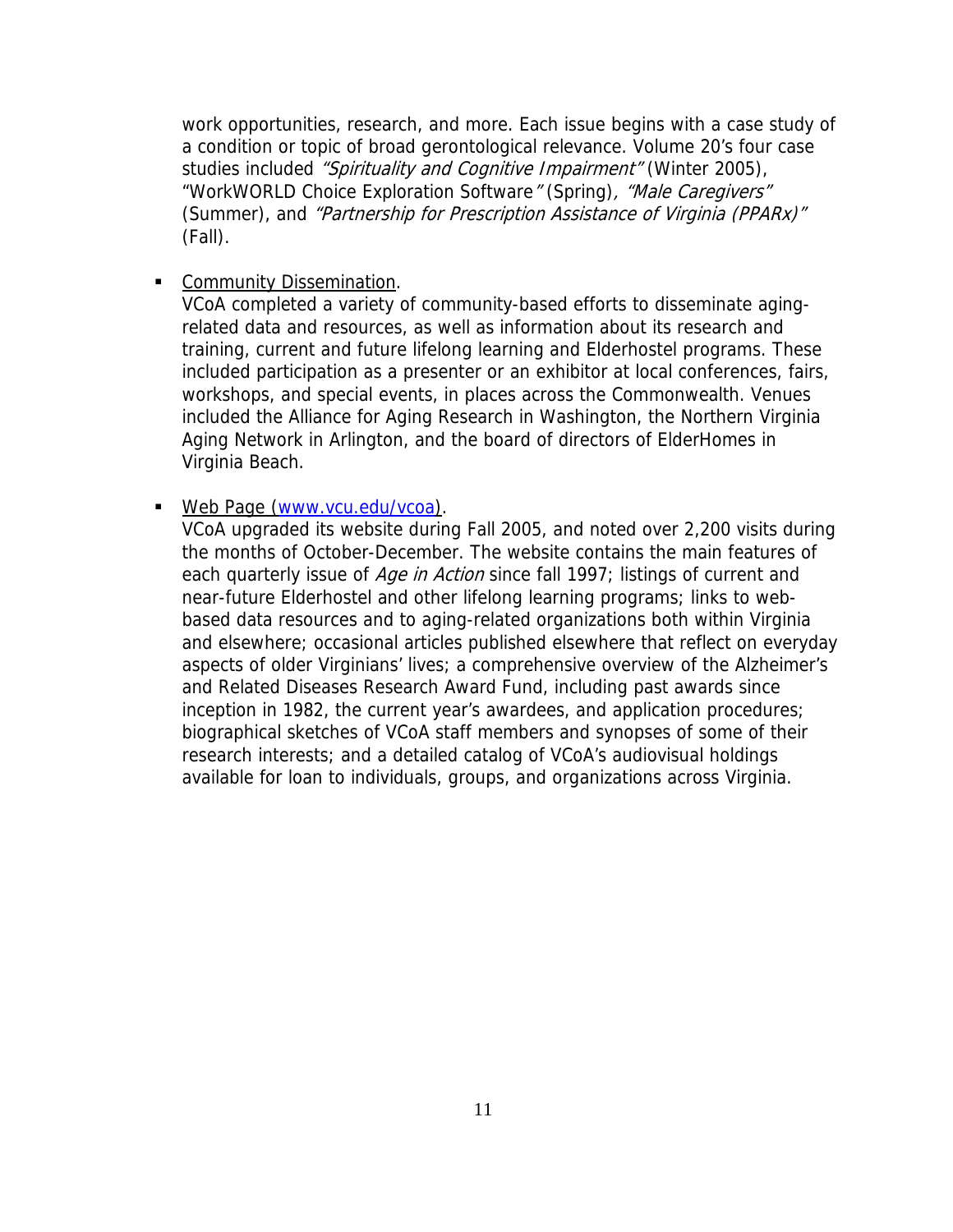# **Goals 2006**

VCoA initiated a comprehensive self-assessment and long range planning process in January 2005 that continues. It involves all Advisory Committee and University Council members, and has helped us to examine our strengths, limitations, and opportunities, so that we might continue to meet our commitment to our legislated mandates.

The following outline of activities intended for 2006 is organized according to the mandates of interdisciplinary studies, research, and information and resource sharing.

### **Interdisciplinary Studies**

- VCoA intends to work diligently to secure General Fund support to continue operations of both the Virginia Geriatric Education Center (VGEC) and the Geriatric Academic Career Award programs, both eliminated when Congress voted no appropriations nationally for these initiatives, effective the 2006-2007 fiscal year.
- VCoA intends to leverage its relatively modest human and material resources by collaborating with other organizations in developing meaningful grant proposals for external funding of projects that are consistent with VCoA's mission.
- VCoA intends to continue its position in addressing domestic violence against older women. This commitment has involved leadership in a regional task force, a growing number of presentations before professionals in adult protective services, three funded V-STOP projects, grant support to focus statewide on family violence, and several grant proposals to broaden awareness of and training related to abuse, exploitation, and violence in later life. In 2006 we will continue our V-STOP work, supported by federal funds through the Virginia Department of Criminal Justice Services, to increase knowledge of these issues among service providers and law enforcement officers.
- VCoA intends to explore the development of new Elderhostel offerings in parts of western Virginia that will capitalize on an emerging Shakespearean theatre scene there. We will also continue to help develop the Lifelong Learning Institute in Chesterfield County whose growth to approximately 120 older learner members has created the base sufficient to initiate targeted curriculum development, membership recruitment, and fund-raising activities.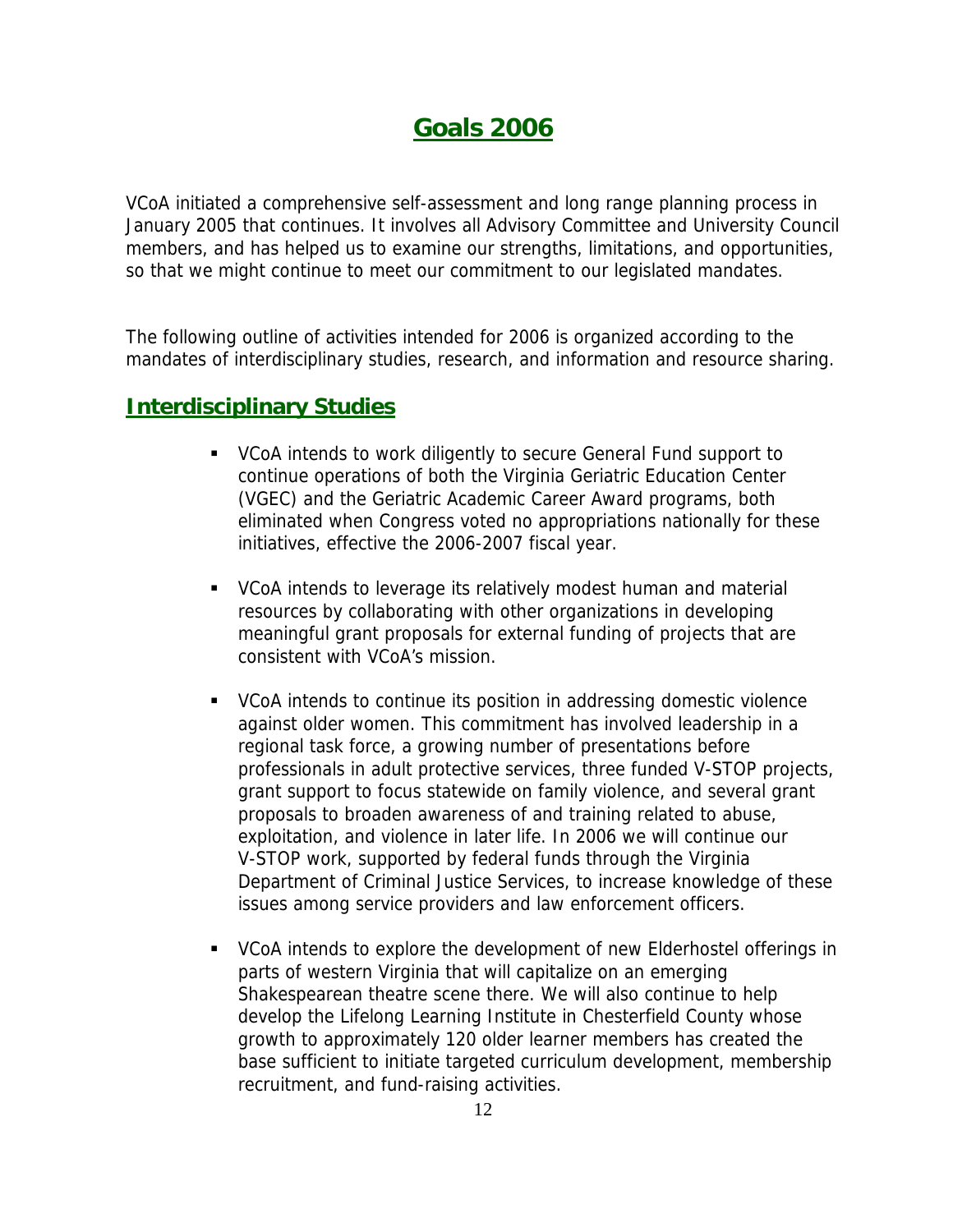### **Research**

- VCoA will continue its administration of, and advocacy for, the Alzheimer's and Related Diseases Research Award Fund (ARDRAF), including practical research findings and the remarkable return on investment, most recently (December 2005) determined to be returning \$11 for every \$1 of General Fund appropriation.
- VCoA will continue its evaluation of several partnered projects, including those designed to strengthen the training and retention of long-term care workers, and the relatively new project to assist employers who wish to help their employees who are family caregivers.
- VCoA's Associate Director of Research, a gubernatorial appointee to the Alzheimer's and Related Disorders Commission, will work to help formulate various ways of leveraging the Commonwealth's diverse expertise in dementia-related issues in order to benefit researchers, practitioners, service providers, educators, and families. The Commission's work on a virtual center is taking shape as a highly innovative means of maximizing resources.

### **Information and Resource Sharing**

- VCoA intends to continue its leadership in three productive alliances: the Central Virginia Task Force for Older Battered Women and the Virginia Coalition for the Prevention of Elder Abuse, both of which are committed to preventing and responding to violence against older Virginians; and the Area Planning and Services Committee for Aging with Lifelong Disabilities (APSC), dedicated to identifying services and service needs, fostering communication and collaboration among service providers, cross-training on both aging and developmental disabilities, public awareness, and planning for emerging issues.
- VCoA intends to maintain its extensive involvement on the boards and task forces of several non-profit aging-related organizations, offering pro bono gerontological expertise and technical assistance to the benefit of the elders and families that these organizations serve.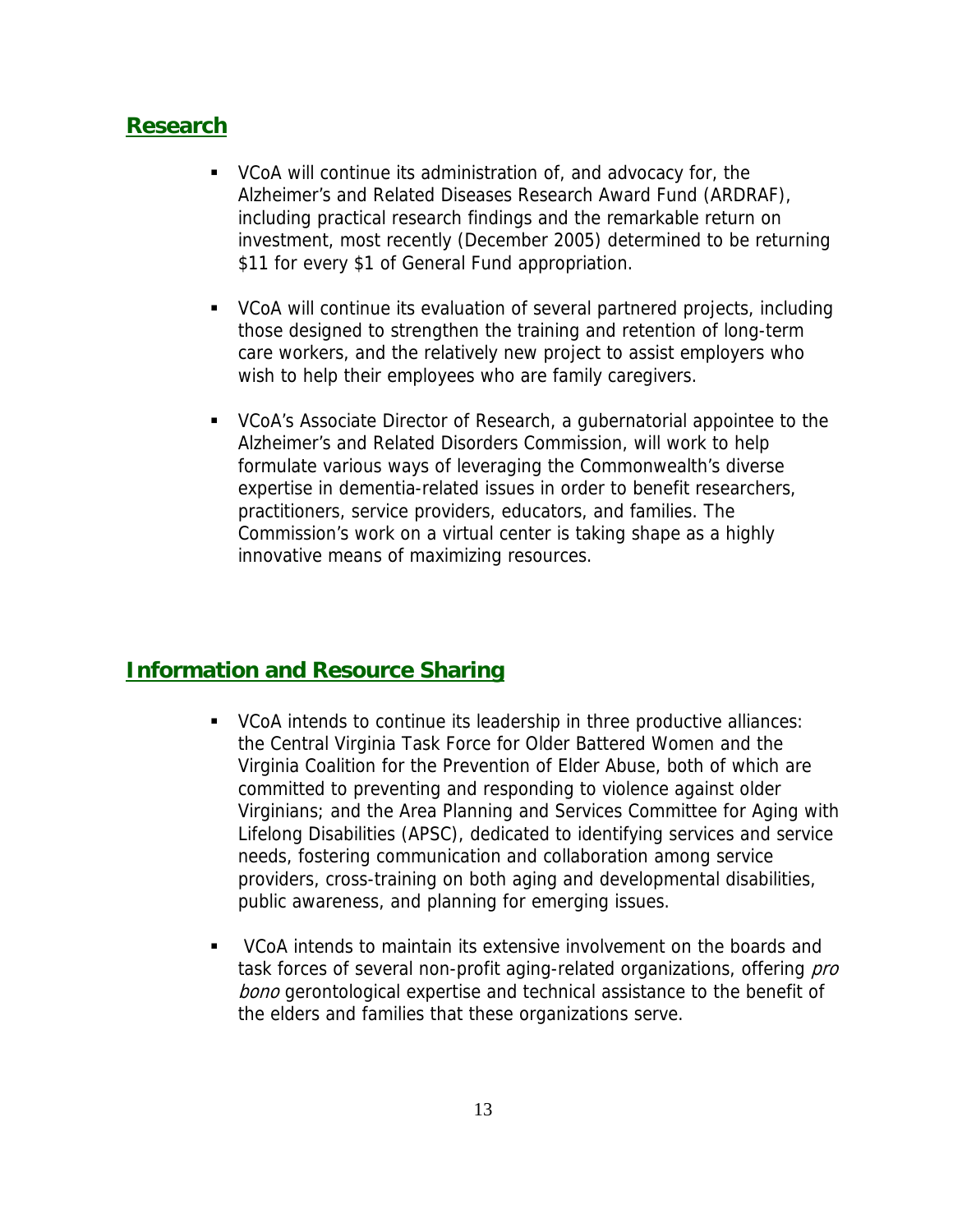VCoA intends to continue to partner with statewide aging-related organizations in order to disseminate research findings and to expand training for professionals across Virginia. VCoA will co-develop and cosponsor the annual conferences of associations throughout the year as a commitment to this research application.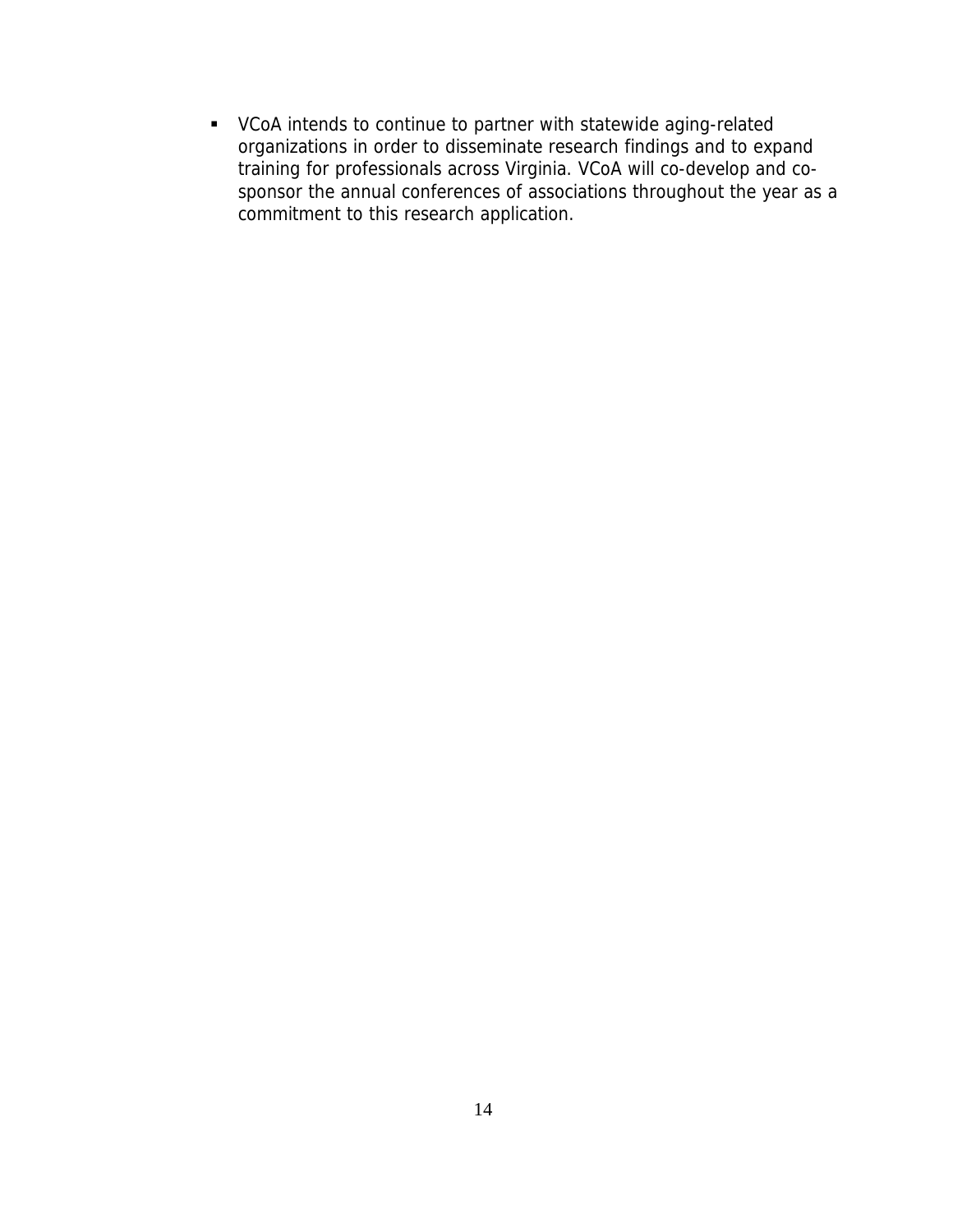### **Virginia Center on Aging Staff in 2005**

James R. Gray, M.S., *Elderhostel Coordinator, Natural Bridge* Nancy G. Phelps, Elderhostel Coordinator, Hampton Edward F. Ansello, Ph.D., Director Constance L. Coogle, Ph.D., Assistant Director of Research Aly Cooper, B.S.W., Project Coordinator Catherine D. Dodson, M.S., Elderhostel Coordinator, Richmond William F. Egelhoff, M.B.A., M.Div., Director Emeritus Paula Knapp Kupstas, M.B.A., Ph.D., Research Economist Tara Livengood, Elderhostel Assistant Nancy Podbesek, Research Assistant Jane F. Stephan, Ed.D., Assistant Director of Education Katherine A. Young, B.S., Research Assistant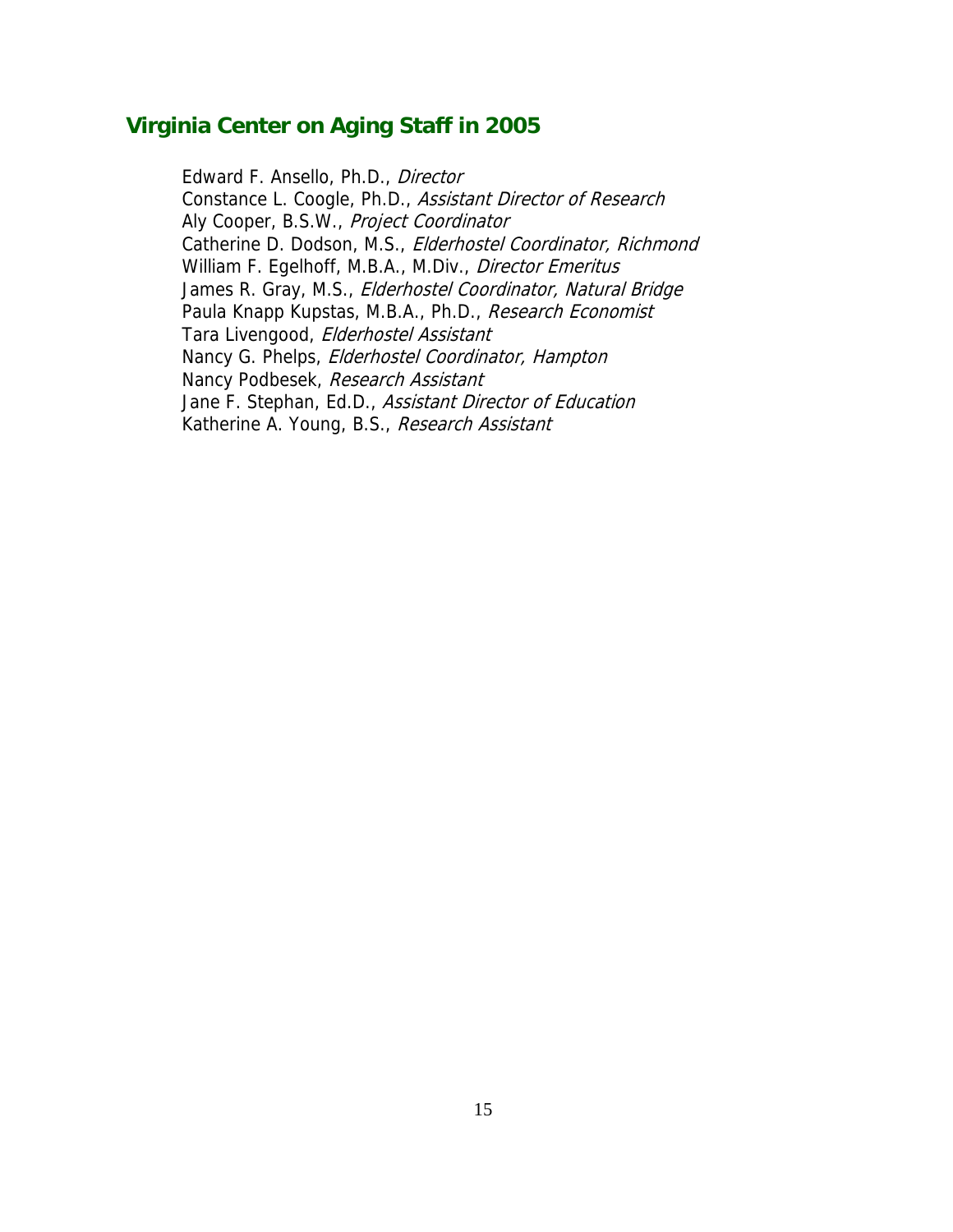### **Appendix A**

### **Partnerships with Businesses and Agencies In 2005 by Geographic Region**

#### **Central Virginia**

ABEC Electronics, Richmond Agecroft Associates, Richmond A Grace Place Adult Care Center, Richmond Agecroft Hall, Richmond Alzheimer's Association-Greater Richmond American Red Cross, Richmond Chapter A Movable Feast, Richmond Appomattox Courthouse, Appomattox Appomattox Visitor Center Aramark Educational Services, Richmond Berkeley Plantation, Charles City Bettie Weaver Elementary School, Midlothian Blandford Church, Petersburg Blandford Cemetery, Petersburg Bon Secours Richmond Health System Brandermill Woods Foundation Bunkie Trinite Trophies, Richmond Capitol Tours, Richmond Capitol Square Preservation Council, Richmond Catering by Jill, Richmond Catholic Diocese of Richmond Central Virginia Coalition for Quality End-of-Life Care, Richmond Central Virginia Legal Aid Society, Richmond Central Virginia Task Force on Older Battered Women, Richmond Chesterfield/Colonial Heights Department of Social Services Chesterfield County Board of Supervisors Commonwealth Attorney's Office Court Services Unit Domestic and Sexual Violence Resource Center Domestic Violence Task Force Parks & Recreation Police Department Public Schools Sheriff's Office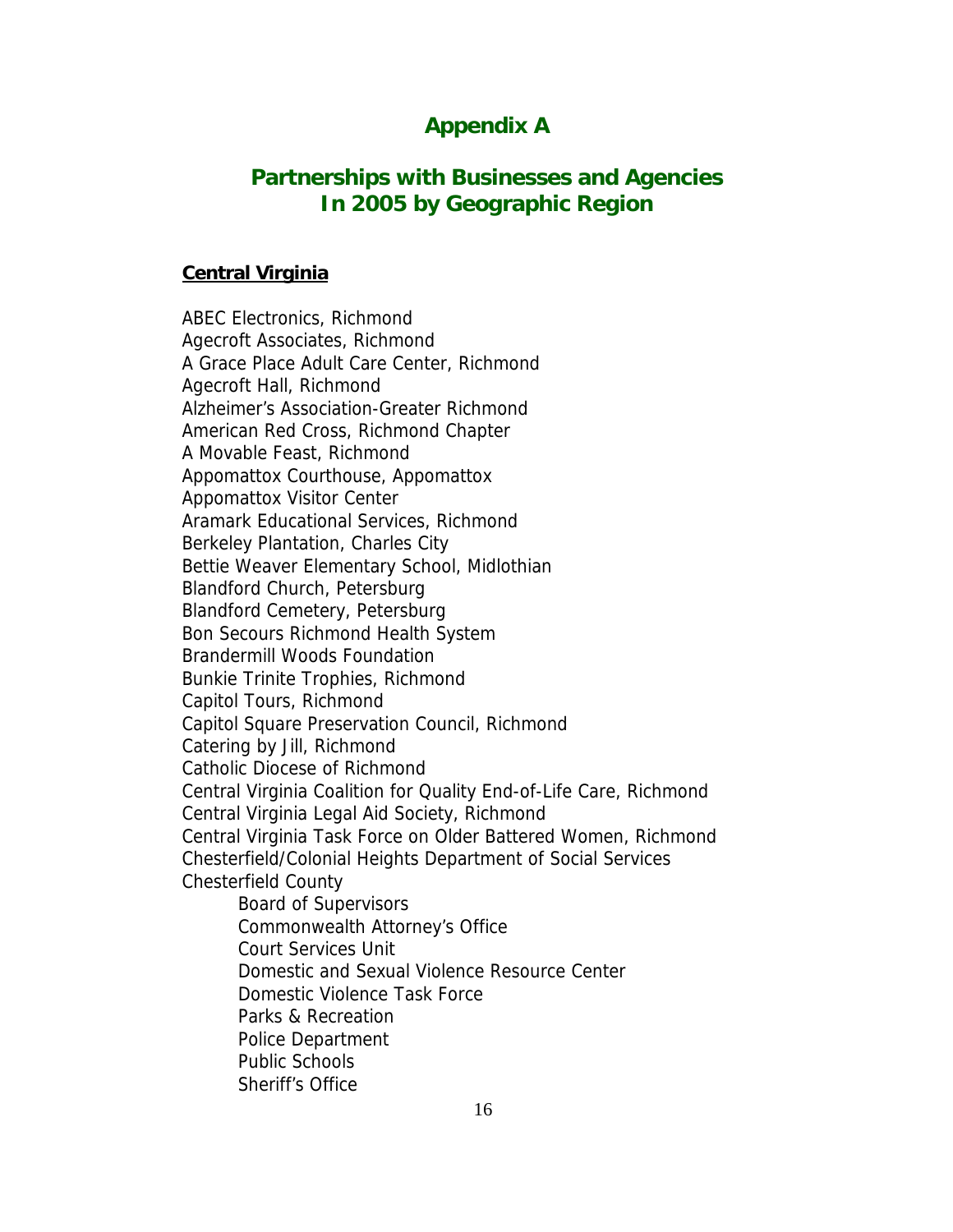Circle Center Adult Day Services, Richmond City of Petersburg Bureau of Tourism Petersburg Visitor Center City of Richmond Behavioral Health Authority Commonwealth Attorney's Office Court Services Unit Human Services Commission, Elderly and Disabled Committee Police Department Sheriff's Office Social Services Cold Harbor Battlefield Park, National Park Service Colonial Printing, Richmond Comfort Inn, Chester Congregational Health Ministries Consortium, Richmond Congregation Beth Ahabah Museum and Archives, Richmond Crater District Area Agency on Aging, Petersburg Digital Banana, Richmond Dominion Virginia Power, Richmond Doubletree Hotel Richmond Airport ElderHomes Corporation, Richmond Enterprise Rent-A-Car, Richmond Episcopal Diocese of Virginia Faith in Action of Greater Richmond Family Care Home Health, Inc., Richmond Fan Free Clinic, Richmond Five Forks National Battlefield Park, Petersburg Grant's Headquarters, Hopewell Greater Richmond Chamber Great Foods to Go Hanover Adult Center, Mechanicsville Hanover County Commonwealth Attorney's Office Court Services Unit Mental Retardation Services Parks and Recreation Sheriff's Office Social Services Hanover Safe Place Henrico County Commonwealth Attorney's Office Court Services Unit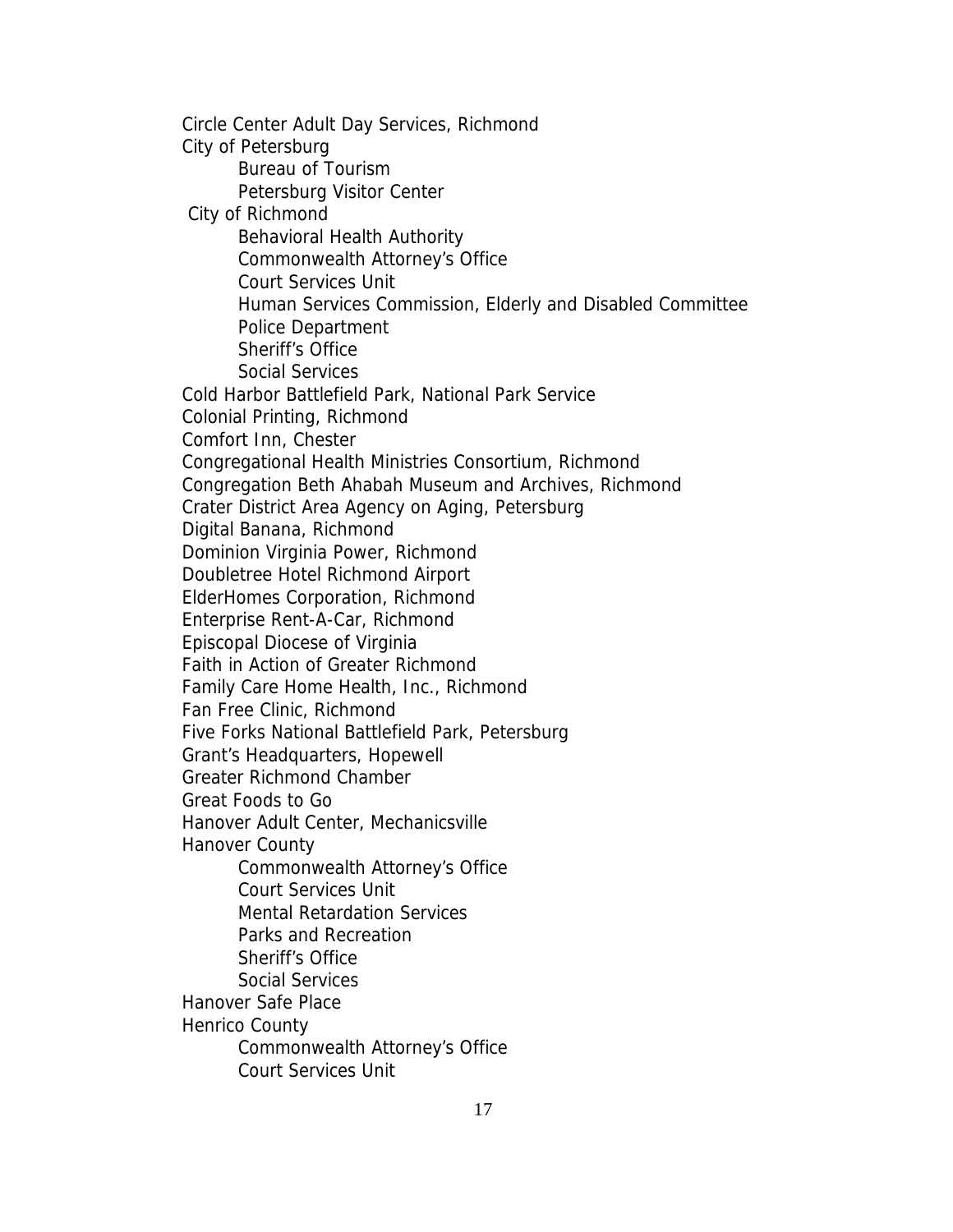Division of Police Health Department Mental Health and Retardation Services Recreation and Parks Sheriff's Office Social Services Henrico County Coalition Against Domestic Violence Holiday Inn Select Koger Center, Midlothian Hollywood Cemetery Foundation, Richmond Hospice of Central Virginia, Richmond Hunter Holmes McGuire Veterans Administration Medical Center, Richmond, Division of Geriatrics Ikon Office Solutions, Richmond Incredible Edibles, Richmond Indian Fields Tavern, Charles City Instructive Visiting Nurse Association, Richmond James River Bus Lines, Richmond Jefferson Hotel, Richmond John Marshall House Museum, Richmond Johnston-Willis Hospital, Richmond John Tyler Community College Kinko's, Richmond Lifelong Learning Institute of Chesterfield County, Inc. Living History Associates, Ltd, Richmond Maymont Foundation, Richmond Media General, Richmond Metro Richmond Convention and Visitors Bureau, Richmond Museum of the Confederacy, Richmond Office Depot, Richmond Pamplin Park Civil War Site, Petersburg Petersburg National Battlefield Radisson Historic Richmond Hotel Retail Merchants Association of Greater Richmond Richmond Domestic Violence Coordinating Committee Richmond Magazine Richmond Marriott Richmond Memorial Health Foundation Richmond National Battlefield Park at Tredegar Ironworks Richmond Redevelopment & Housing Authority Richmond Residential Services, Inc. Richmond Riverfront Development Corporation Safe Harbor-Henrico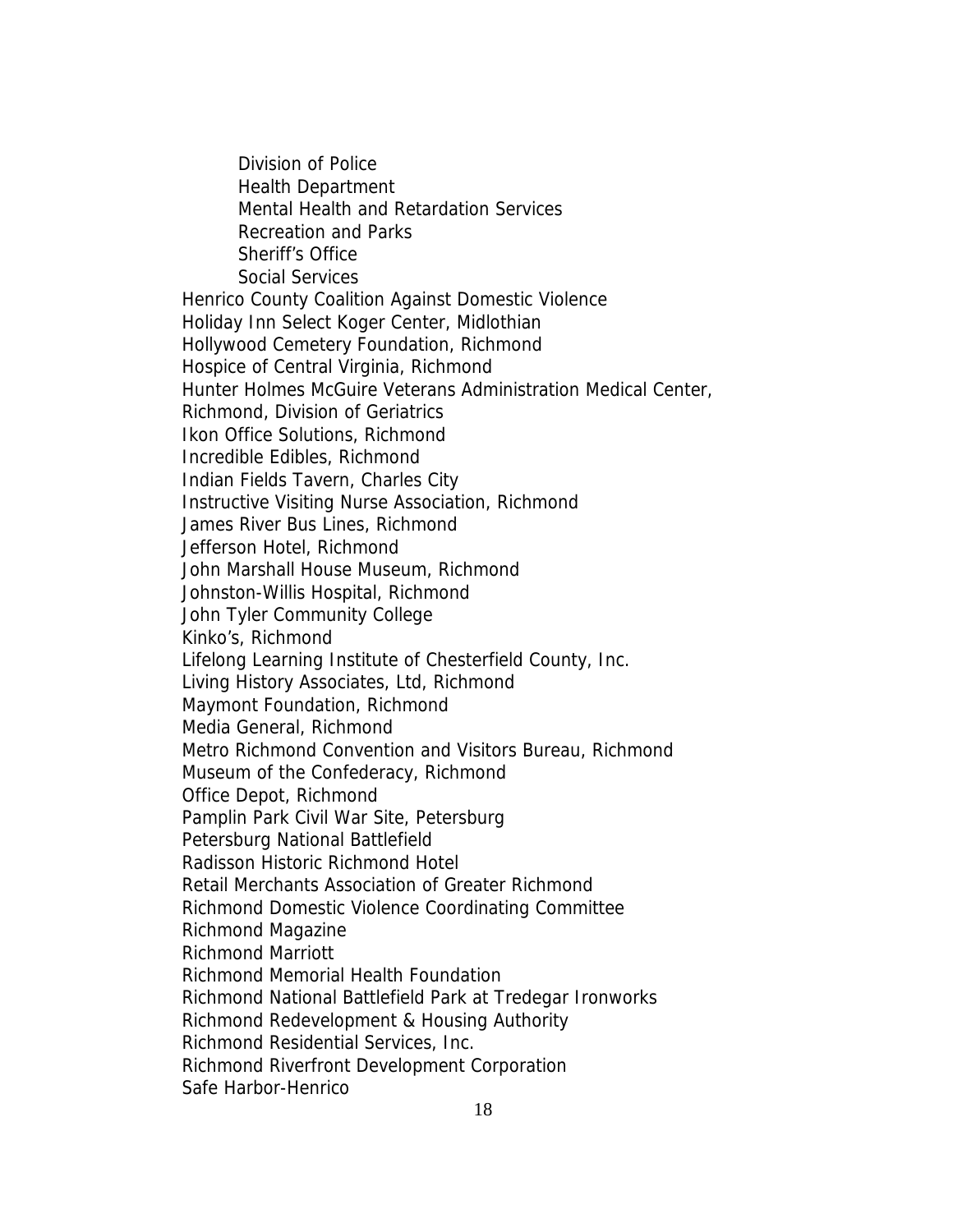Sacred Heart Cathedral, Richmond Sailor's (Sayler's) Creek Battlefield, Dinwiddie Saint John's Church, Richmond Saint Joseph's Home for the Aged, Richmond Saint Mary's Catholic Church, Richmond Saint Michael's Episcopal Church, Bon Air Saint Paul's Episcopal Church, Richmond Science Museum of Virginia, Richmond Scotchtown, Hanover County Second Presbyterian Church, Richmond Senior Center of Richmond, Richmond Senior Center of Richmond at Chesterfield, Midlothian Senior Connections - Capital Area Agency on Aging, Richmond Shepherd's Center of Richmond Sheraton Park West Hotel, Richmond Shirley Plantation, Charles City Siege Museum, Petersburg Thompson & McMullan, P.C., Elder Law Section Tuckahoe Plantation, Goochland Tuckahoe YMCA, Richmond Ukrop's Supermarkets, Richmond United Way Services, Richmond University of Richmond, Department of Psychology Valentine Museum, Richmond's History Center Virginia Civil War Trails, Richmond Virginia Historical Society, Richmond Virginia House, Richmond Virginia Museum of Fine Arts, Richmond Virginia Patriots, Inc. Virginia State University, Petersburg Wachovia Bank Westover Plantation, Charles City White House and Museum of the Confederacy, Richmond Wilton House, Richmond Woman's Club of Virginia, Richmond YMCA of Richmond, Virginia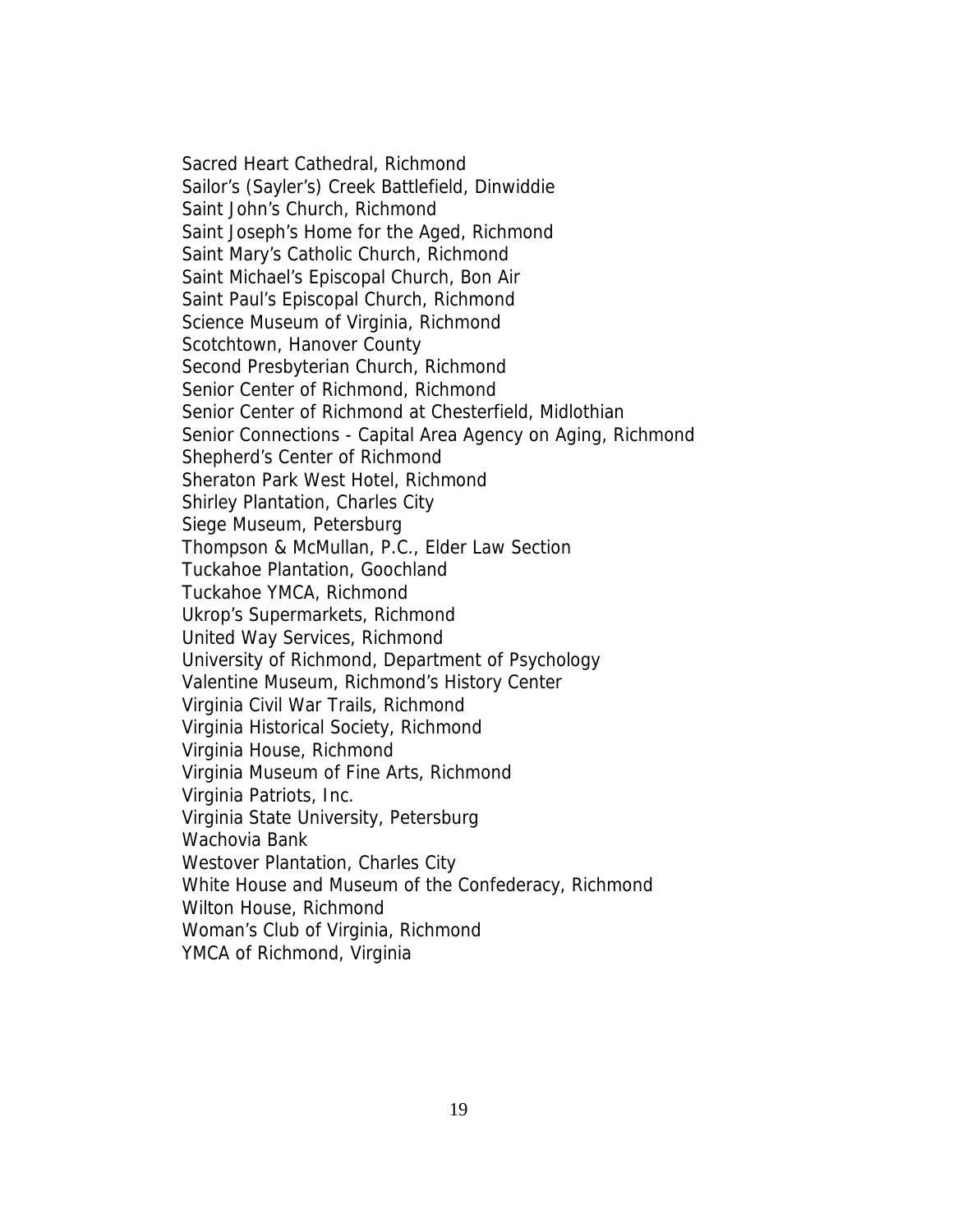### **Eastern Virginia**

Alzheimer's Association-Southeastern Virginia, Hampton Boise Cascade Office Products, Norfolk Center for Excellence in Aging and Geriatric Health, Williamsburg Christopher Newport University, Newport News, Lifelong Learning Institute College of William and Mary, Williamsburg Center for Excellence in Aging and Geriatric Health Center for Public Policy Research Elderhostel Colonial Services Board, Williamsburg Colonial Williamsburg Foundation, Williamsburg Colonial Williamsburg, Williamsburg Dominion Village of Poquoson, Poquoson Eastern Virginia Medical School, Norfolk Department of Anatomy and Neurobiology Glennan Center for Geriatrics and Gerontology Hampton-Newport News Community Services Board Hampton University, Department of Pharmaceutical Sciences, School of Pharmacy Hampton Veterans Administration Medical Center, Department of Geriatrics and Extended Care Holiday Inn Sunspree, Virginia Beach Jamestown National Park, Jamestown Jamestown-Yorktown Foundation, Jamestown Norfolk Convention and Visitors Bureau Norfolk Healthcare Center Old Dominion University, Norfolk Department of Psychology Department of Sociology and Criminal Justice Lifelong Learning Institute Peninsula Agency on Aging, Inc., Newport News Sentara Williamsburg Community Hospital Virginia Retired Teachers Association-District D, Prince George Virginia War Museum, Newport News Virginia Wesleyan College, Health and Human Services Department, Norfolk Westminster-Canterbury, Virginia Beach

Williamsburg Community Hospital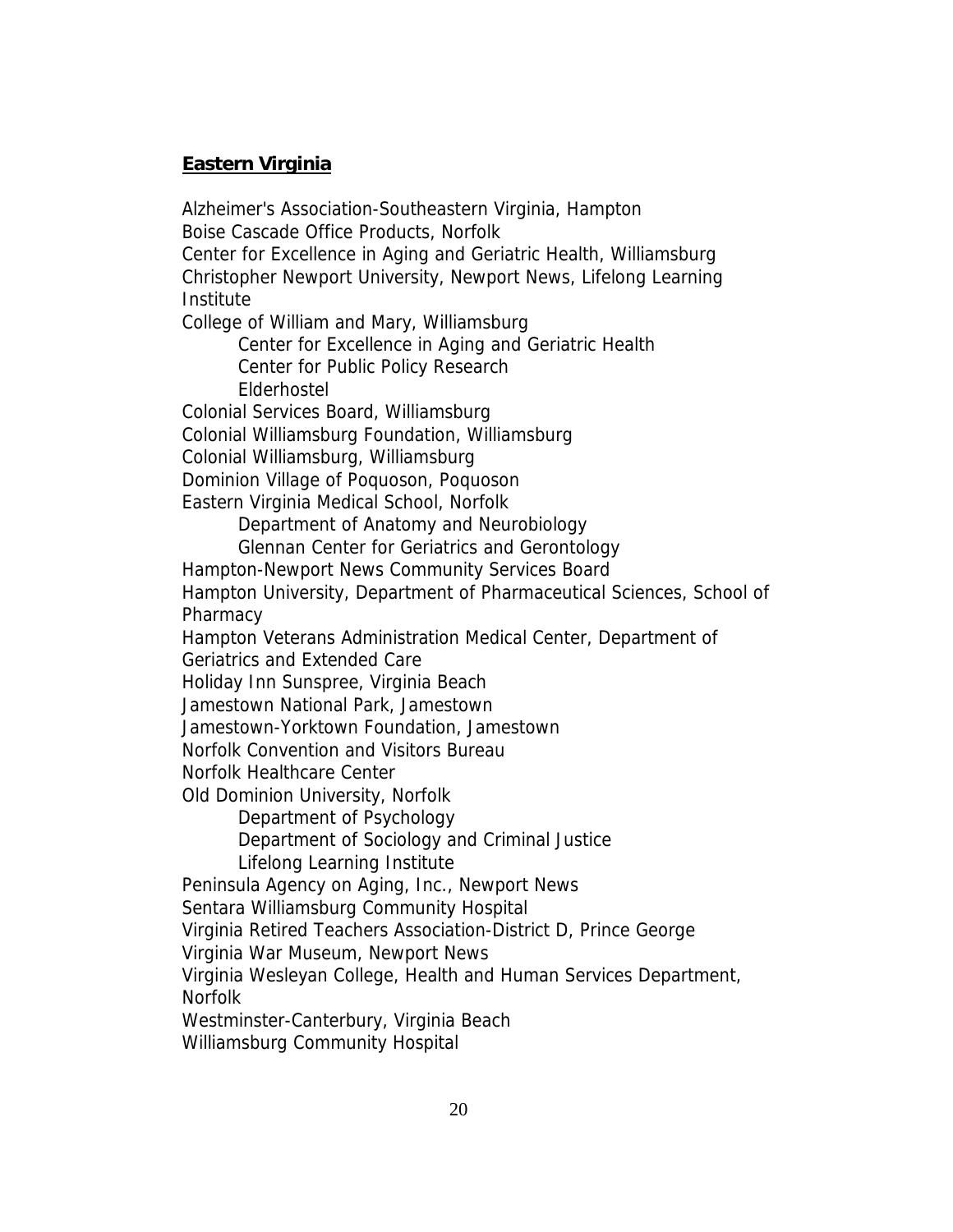#### **Northern Virginia**

Alzheimer's Association - National Capital Area, Fairfax Arlington County Department of Human Services and Aging Burke Healthcare Center Caroline County Historical Society Fredericksburg Chateau, Fredericksburg Fredericksburg/Spotsylvania National Park Service, Fredericksburg George Mason University, Fairfax Department of Psychology Krasnow Institute for Advanced Study Lifelong Learning Institute School of Computational Sciences George Washington's Mount Vernon Estate and Gardens Gerontological Society of America, Washington DC INOVA Health Systems, Falls Church Loudoun County Area Agency on Aging, Leesburg Loudoun Senior Interest Network Meadowbrook, Reva Mount Vernon Inn Northern Virginia Aging Network, Arlington Northern Virginia Community College, Annandale Oak Springs of Warrington, Warrington Prince William/Manassas Conference & Visitor Bureau, Manassas Rappahannock Rapidan Community Services Board, Hartwood Senior Services of Alexandria Spotsylvania Visitors Center Stonewall Jackson Shrine, Fredericksburg Summerville at Prince William, Woodbridge

#### **Northwest Virginia**

 Albemarle County Historical Society Alzheimer's Association – Central and Western Virginia Chapter, Charlottesville Augusta Medical Center, Fishersville Blue Ridge Legal Services, Harrisonburg Cedars, Beverly Healthcare, Waynesboro Frontier Culture Museum, Staunton Hall of Valor Civil War Museum, New Market Harrisonburg-Rockingham Convention and Visitors Bureau, Harrisonburg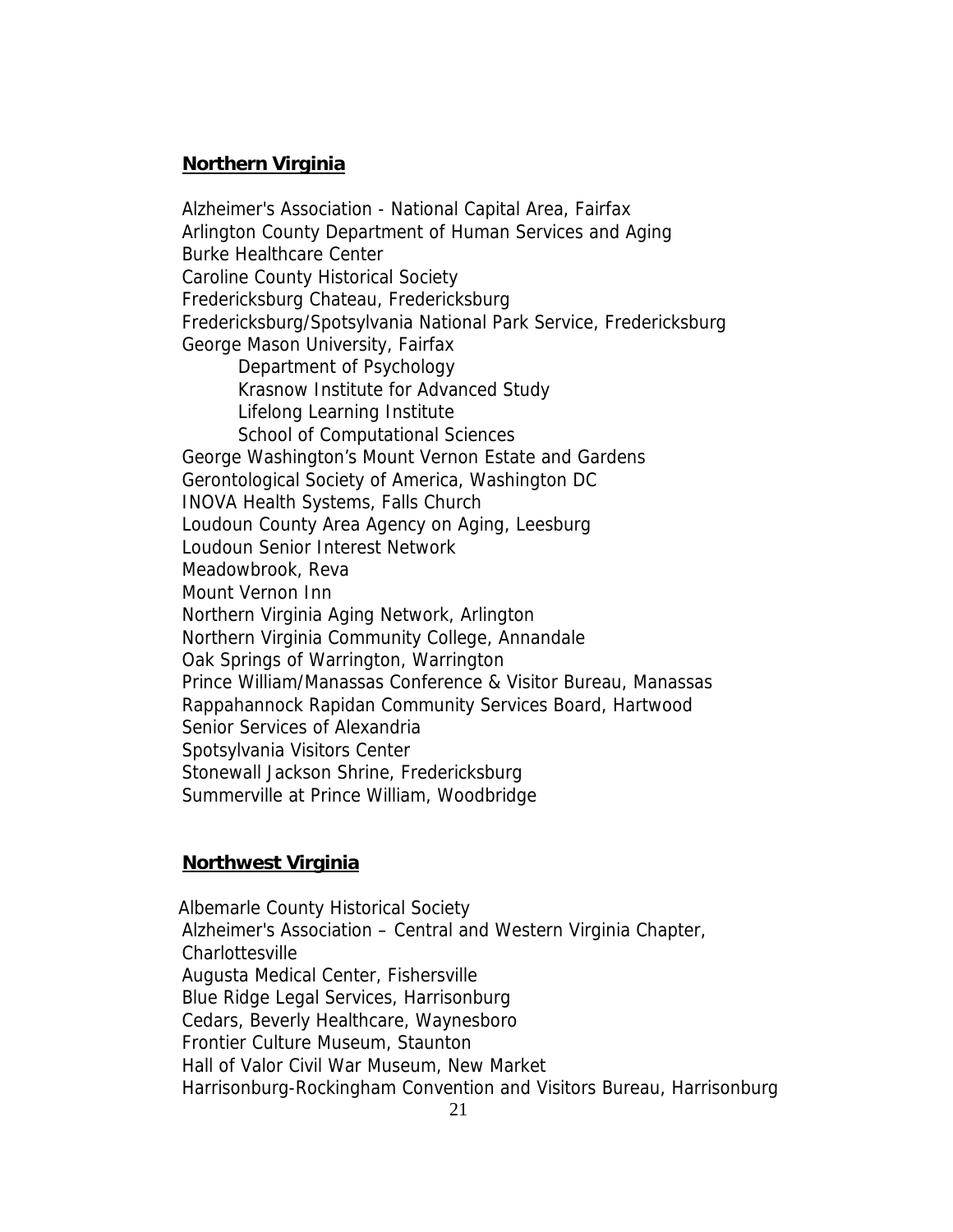Harrisonburg-Rockingham Social Services District, Harrisonburg James Madison University, Harrisonburg Department of Psychology Lifelong Learning Institute Jefferson Area Board for the Aging, Charlottesville Jefferson Visitor Center, Charlottesville Mary Baldwin College, Department of Psychology, Staunton Michie Tavern, Charlottesville Monticello, Charlottesville Monticello Foundation, Charlottesville Mountain View Nursing Home, Aroda New Market Battlefield and Museum New Market Battlefield Military Museum New Market Battlefield State Historical Park Nursing Assistant Institute, Charlottesville Orange County Nursing Home, Orange P. Buckley Moss Museum, Waynesboro Shenandoah Social Services, Verona Shenandoah University, Division of Occupational Therapy, Winchester Summit Hill, Waynesboro Thomas Jefferson Memorial Foundation, Charlottesville Turner Ashby House, Port Republic University of Virginia, Charlottesville University of Virginia Health System, Charlottesville Department of Biology Department of Cell Biology Department of General Medicine and Geriatrics Department of Neurological Surgery Department of Neurology Department of Pathology Department of Physical Medicine and Rehabilitation Institute of Law, Psychiatry, and Public Policy University of Virginia Senior Services, Charlottesville Valley Program on Aging Services, Waynesboro Woodrow Wilson Birthplace, Staunton

#### **Southwest Virginia**

Abbott Bus Lines, Roanoke Appalachian Agency for Senior Citizens, Inc., Cedar Bluff Blacksburg Electronic Village, Blacksburg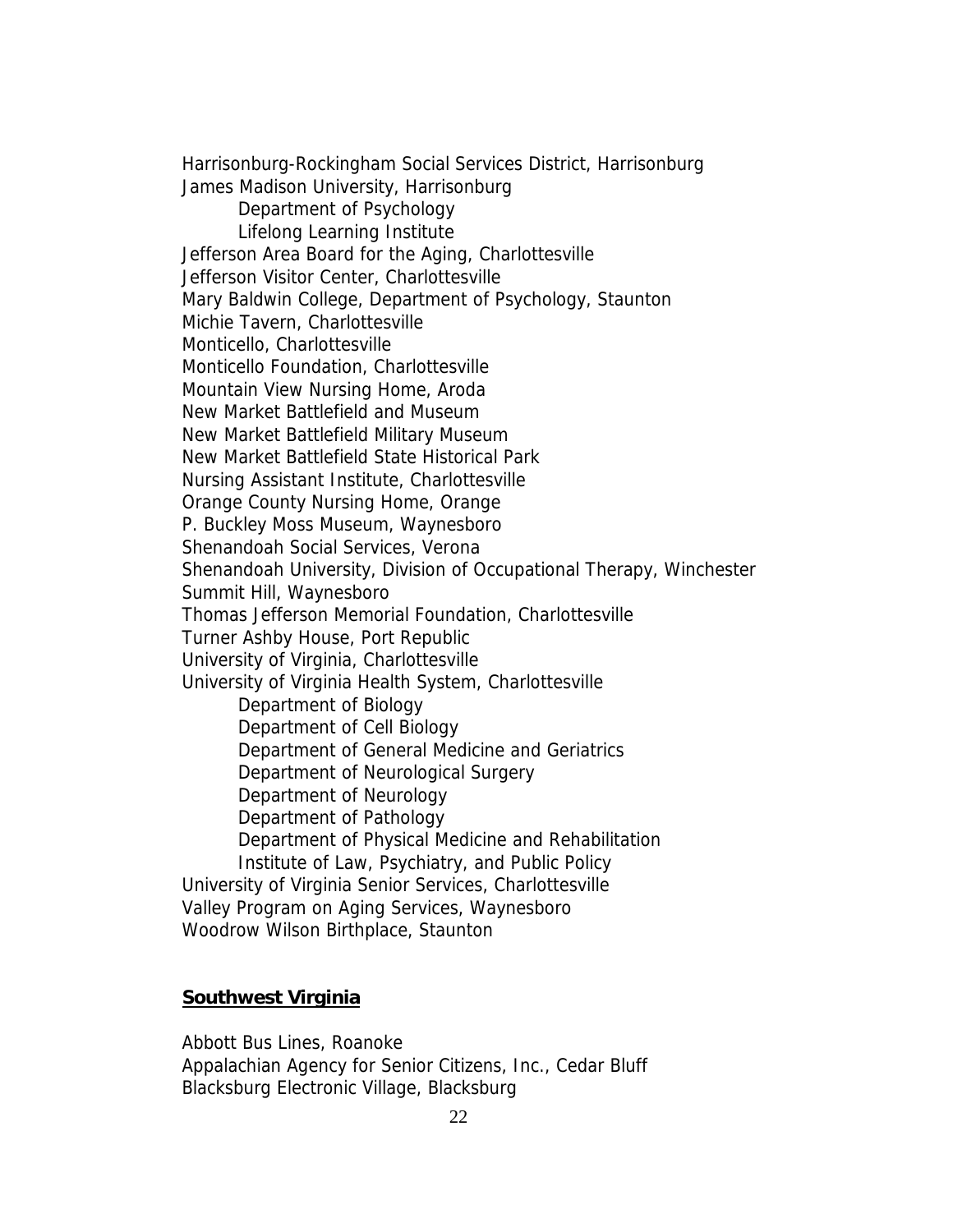Blue Ridge Parkway Ranger Station and Visitor Center, Stuart's Draft Carillon Health System, Roanoke College of Health Services, Roanoke Days Inn, Lynchburg Duffield Nursing Facility, Duffield George C. Marshall Museum, Lexington George C. Marshall Foundation, Lexington Hamilton Haven, Roanoke Holiday Inn Select, Lynchburg Kendal of Lexington Lakeview Assisted Living, Roanoke Lee Chapel and Museum, Lexington Lexington-Rockbridge County Visitors Center, Lexington LOA-Area Agency on Aging, Inc., Roanoke Lynchburg College, Belle Boone Center on Aging and the Life Course Lynchburg Visitor Center, Lynchburg MacArthur House, Narrows Mayfair House Assisted Living, Roanoke Monacan Indian Nation, Inc, Madison Heights Mountain Empire Older Citizens, Inc., Big Stone Gap Natural Bridge Caverns Natural Bridge Inn & Conference Center Natural Bridge Wax Museum New River Valley Agency on Aging, Pulaski Peaks of Otter Restaurant, Bedford County Peaks of Otter Visitor Center, Bedford County Piedmont Adult Care Residence, Danville Poplar Forest, Lynchburg Quality Quick Print, Lexington Rockbridge Historical Society, Lexington Safe Homes, Craig County Southern Area Agency on Aging, Martinsville Stonewall Jackson House, Lexington Stonewall Jackson Memorial Cemetery, Lexington Virginia Military Institute Museum, Lexington Virginia Polytechnic Institute and State University, Blacksburg Center for Gerontology Department of Biochemistry Department of Biomedical Sciences and Pathobiology Department of Human Development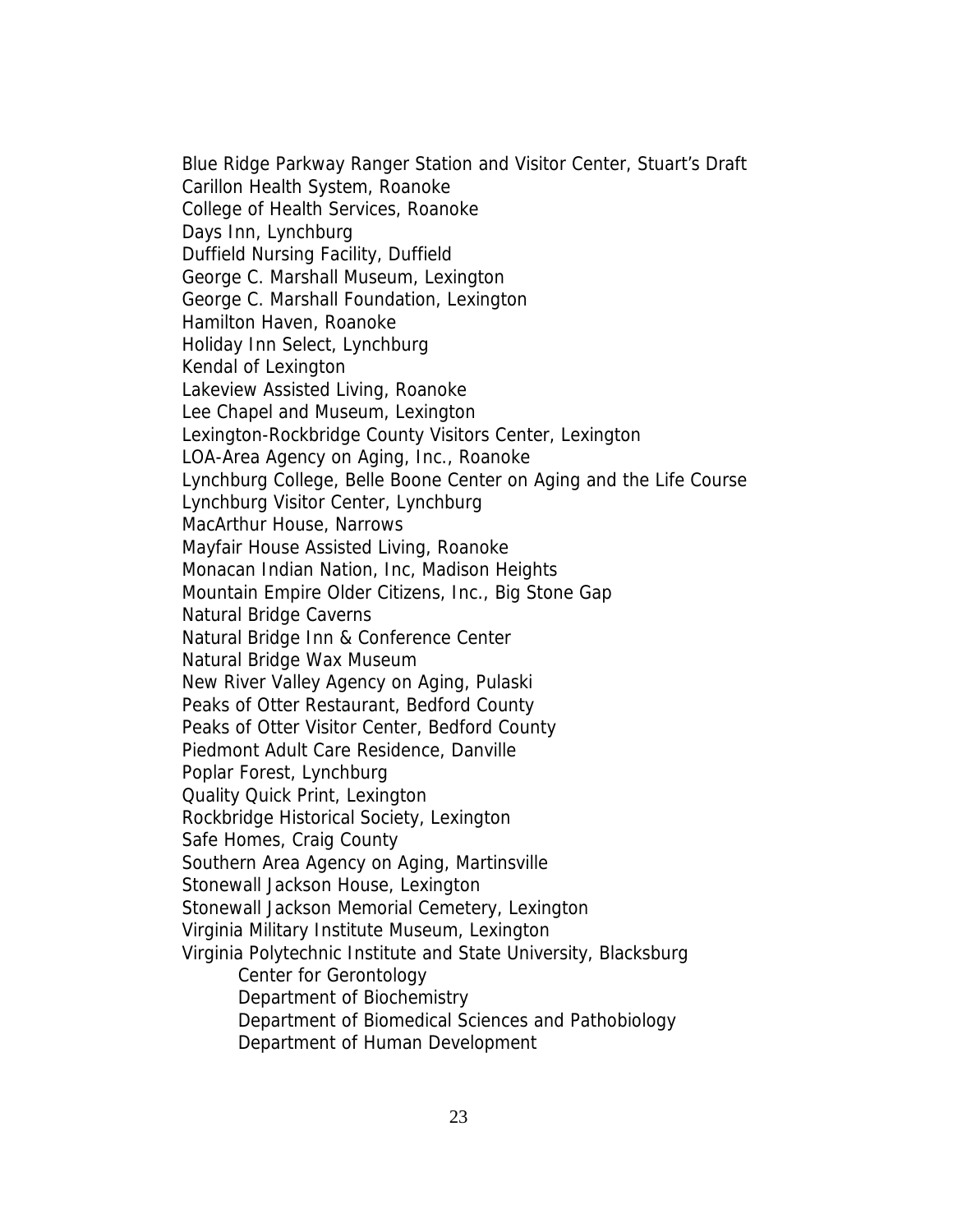Washington and Lee University, Lexington Western State Hospital, Neuropsychology Laboratory, Staunton World War II Memorial, Bedford

#### **Statewide**

AARP Virginia

Alzheimer's Disease and Related Disorders Commission National Association of Retired Federal Employees Office of the State Long-Term Care Ombudsman Prevent Blindness Virginia SeniorNavigator.com Virginia Arthritis Task Force Virginia Association for Home Care Virginia Association of Area Agencies on Aging Virginia Association of Community Services Boards Virginia Association of Non-Profit Homes for the Aging Virginia Association on Aging Virginia Culture Change Coalition Virginia Coalition for the Aging Virginia Coalition for the Prevention of Elder Abuse Virginia Department for the Aging Virginia Department of Criminal Justice Services Virginia Department of Emergency Management Virginia Department of Health Virginia Department of Health Professions Virginia Department of Medical Assistance Services Virginia Department of Mental Health, Mental Retardation, and Substance Abuse Services Virginia Department of Rehabilitative Services Virginia Department of Social Services Virginia Elder Rights Coalition Virginia Geriatrics Society Virginia Guardianship Association Virginia Health Care Association Virginia Health Quality Center Virginia Poverty Law Center Virginia Quality Healthcare Network Virginia Sexual and Domestic Violence Action Alliance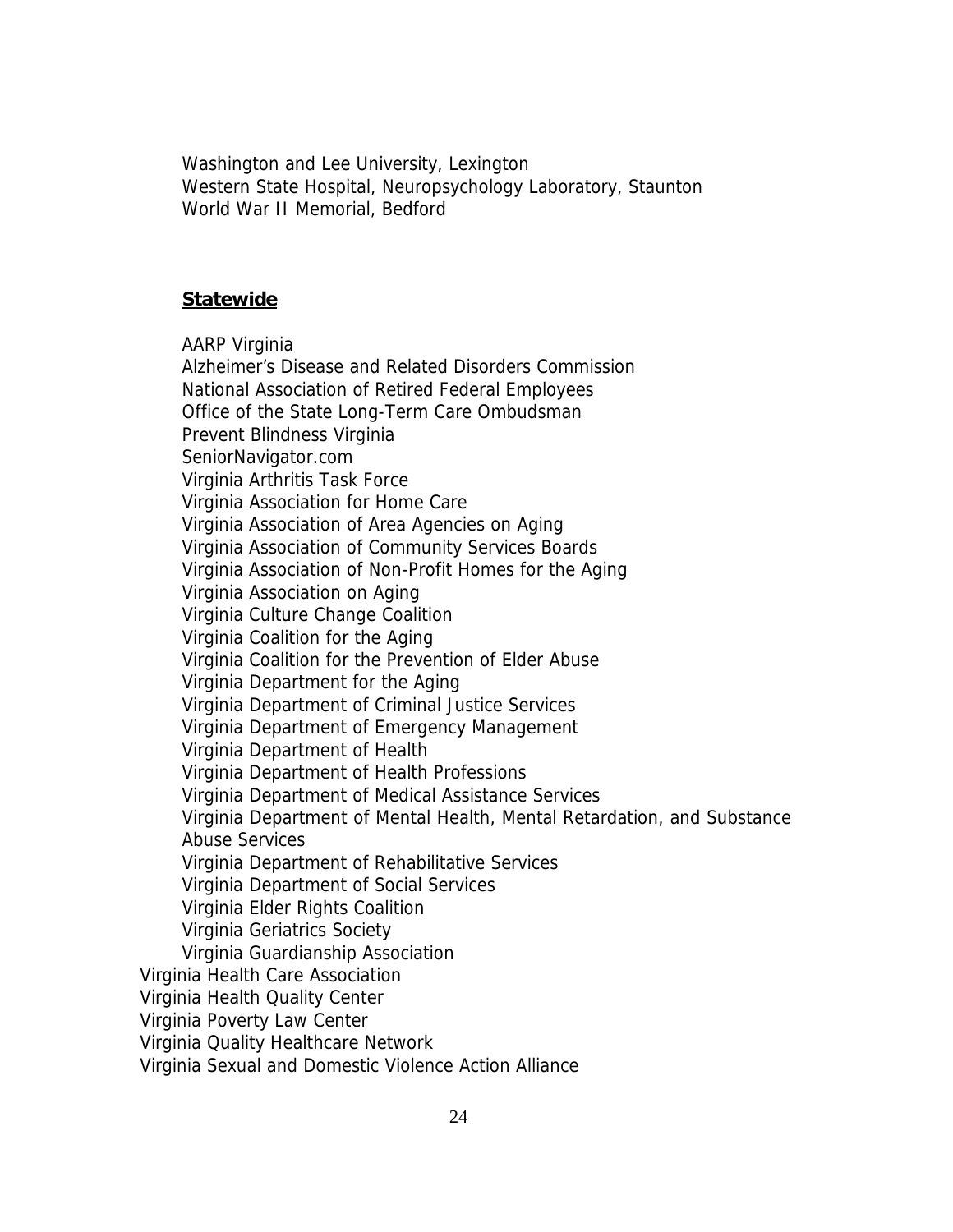### Collaboration with Units of Virginia Commonwealth University

Center for Public Policy Department of Adult Health Nursing Department of Anatomy and Neurobiology Department of Art History Department of Biochemistry Department of Chemistry Department of Computer Sciences Department of Dance and Choreography Department of Human Genetics Department of General Medicine Department of Gerontology Department of Health Administration Department of Internal Medicine Department of Pastoral Care, Program in Patient Counseling Department of Pathology Department of Philosophy and Religious Studies Department of Psychiatry Department of Psychology Department of Recreation, Parks, and Sports Management Department of Rehabilitation Counseling Geriatric Medicine Section Office of the Vice President for Health Sciences Partnership for People with Disabilities Police Department School of Allied Health Professions School of Mass Communications School of Pharmacy Department of Pharmacy Department of Pharmaceutics Geriatric Pharmacy Program School of Social Work Survey and Evaluation Research Laboratory VCU Health System Forensic Nurse Examiners Program

Virginia Geriatric Education Center

Virginia Institute for Social Services Training Activities (VISSTA)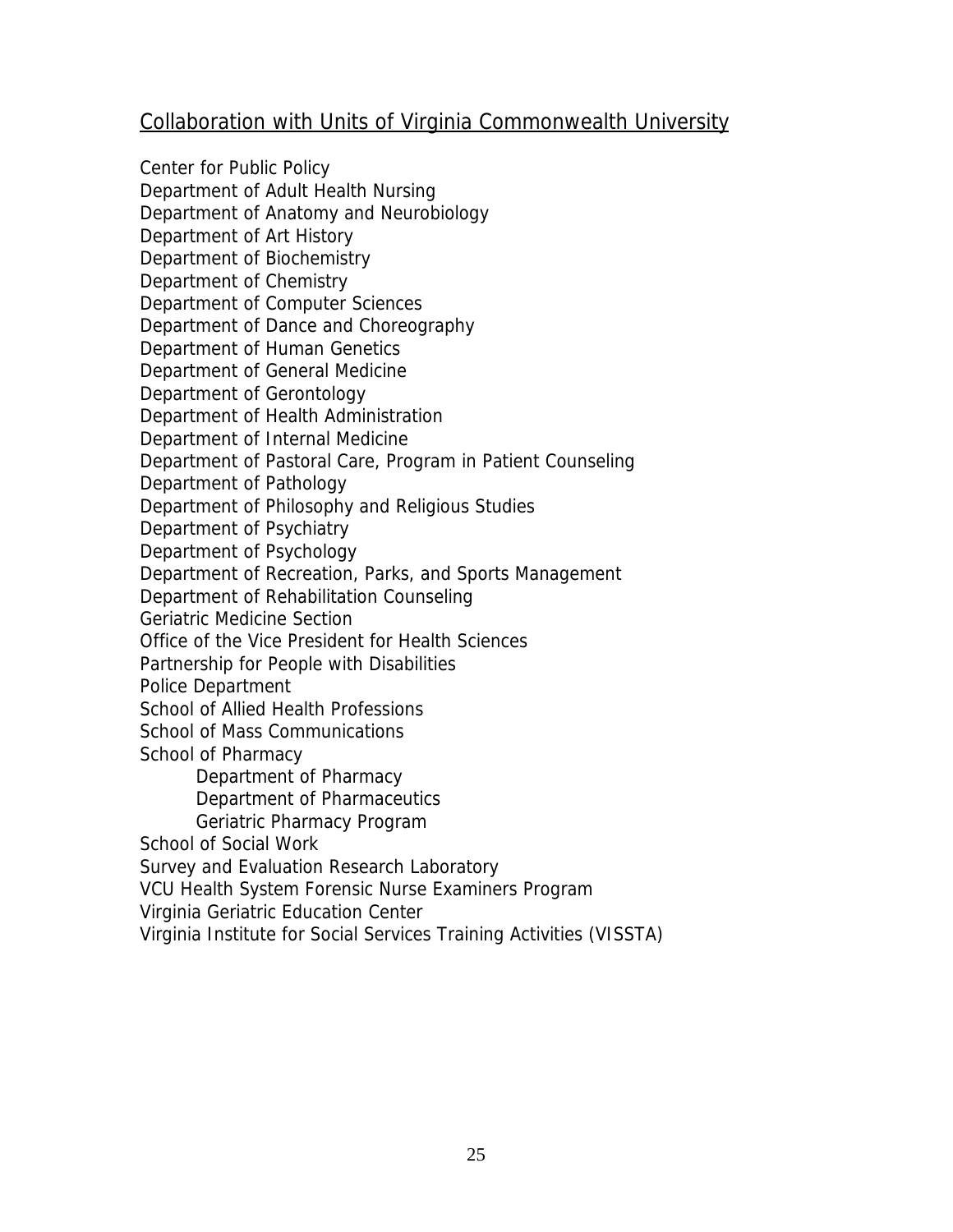### COMMONWEALTH OF VIRGINIA

\_\_\_\_\_\_\_\_\_\_\_\_\_\_\_\_\_\_\_\_\_\_\_\_\_\_\_\_\_\_\_\_\_\_\_\_\_\_\_\_\_\_\_\_\_\_\_\_\_\_\_\_

# Alzheimer's and Related Diseases Research Award Fund

#### **2005-2006 ALZHEIMER'S RESEARCH AWARD FUND RECIPIENTS ANNOUNCED**

The Alzheimer's and Related Diseases Research Award Fund (ARDRAF) was established by the Virginia General Assembly in 1982 to stimulate innovative investigations into Alzheimer's disease (AD) and related disorders along a variety of avenues, such as the causes, epidemiology, diagnosis, and treatment of the disorder; public policy and the financing of care; and the social and psychological impacts of the disease upon the individual, family, and community. The ARDRAF competition is administered by the Virginia Center on Aging at Virginia Commonwealth University in Richmond. The six grant recipients of the 2005-2006 awards are as follows:

#### **GMU Jane Flinn, Ph.D. (Dept of Psychology) "The Effect of Enhanced Levels of Zinc and Iron in Drinking Water on Memory, Amyloid Configuration, and Plaque Development in Transgenic Mice"**

The brains of those who die with AD are characterized by amyloid plaques which contain high levels of zinc, iron, and copper. These metals have all been shown to play a role in plaque formation, with the different metals affecting the aggregation of amyloid in different ways. Scientific opinion is divided as to whether zinc plays a protective role or is a risk factor for AD. Normal mice have amyloid but do not develop the types of amyloid plaques seen in human brains. Transgenic mice (Tg) have been developed, however, that show these plaques. One of these is a mouse which carries a mutation identical to a major genetic form of human AD. The investigator will raise these mice, together with non-transgenic mice, on zinc–enhanced, iron-enhanced, or normal lab water to examine the effects on plaque formation and amyloid configuration, as well as on several forms of memory that depend on brain structures affected by AD early in the disease. Dr. Flinn will then examine the effects of switching older Tg animals, previously raised on lab water, to increased zinc and decreased iron. It is important to know if an increase or a decrease in either of these metals influences the course of AD, and this research begins to answer this question. *(Dr. Flinn can be reached at 703/993-4107)* 

**GMU Pamela M. Greenwood, Ph.D. (Department of Psychology) & Karl Fryxell, Ph.D. (Department of Molecular and Microbiology) "Use of Allelic Association to Study the Genetics of Cognitive Aging"** 

The ability to predict who may develop AD is important to the goals of its delay or prevention. Identifying individuals at increased risk would allow early use of agents that may delay the disease, such as anti-inflammatory and cholesterol-lowering drugs that are not used for this purpose at present. The only genetic risk factor for late-onset, sporadic AD is the apolipoprotein E (APOE) epsilon 4 allele. There is evidence that 4-5 additional genes affect risk of AD, but despite considerable research over more than 10 years, none has been identified. The investigators think that this failure is due, in part, to the approach commonly used. Their preliminary data suggest that using age-related cognitive deficits as the focal point in allelic association studies would increase the power to detect genetic modulation over diagnostic-based studies, due to larger effect sizes. Based on other evidence indicating that the APOE gene exerts its effect on AD through a role in neuronal protection and plasticity, the investigators will look for other genes with a similar role by relating age-related change in cognition to normal variation in genes previously shown to affect cognitive performance in later life. This approach has the potential to increase the number of genetic factors known to alter cognitive integrity, improve early identification of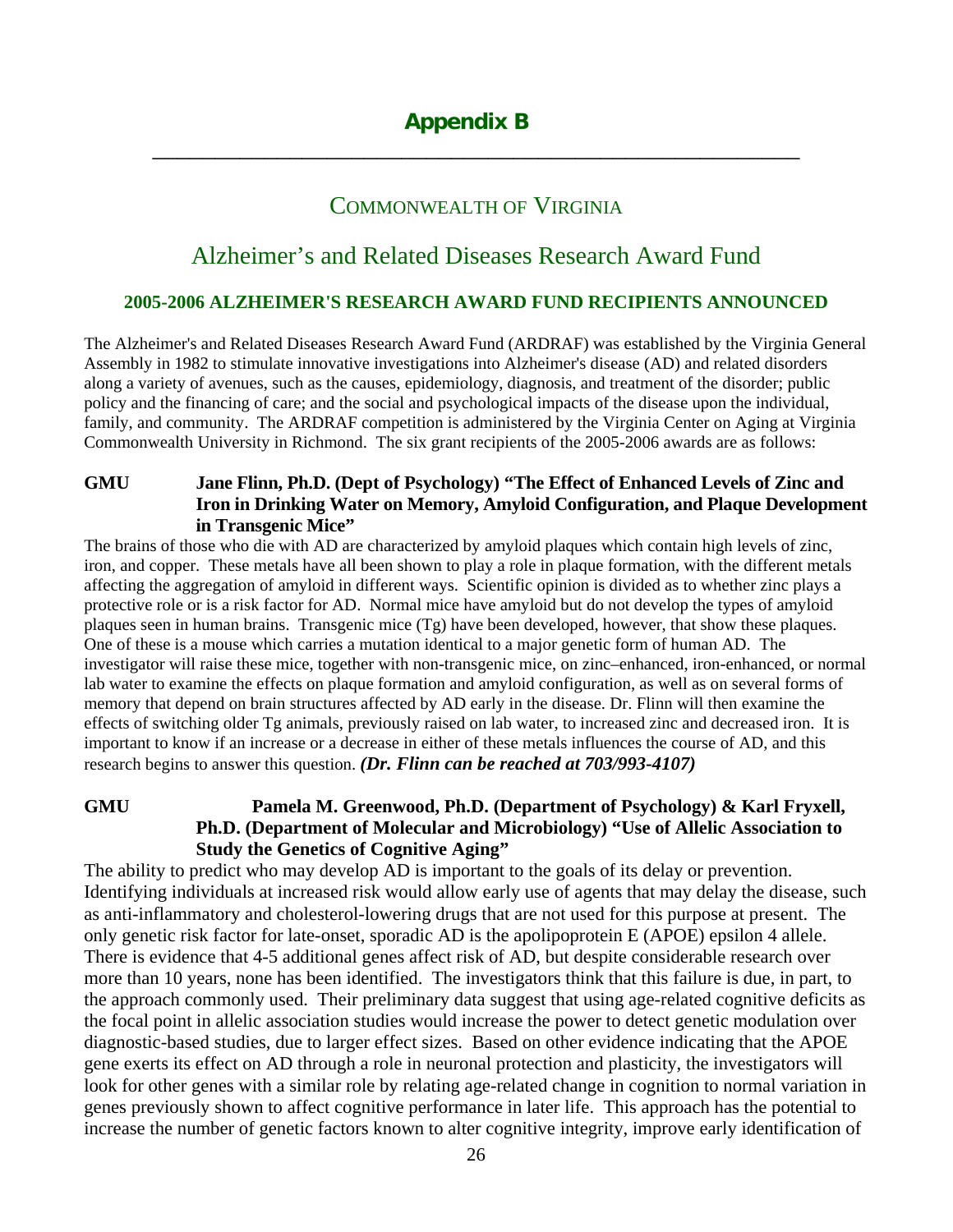cognitive decline, and allow the use of delaying treatments. *(Dr. Greenwood can be reached at 703/9993-4268; Dr. Fryxell can be reached at 703/993-1069)*

#### **College of Christine J. Jensen, Ph.D. and colleagues (Center for Public Policy Research) William & "Promoting an Effective Partnership between Families Coping with Alzheimer's Mary Disease and Their Healthcare Providers"**

With an ever-increasing population of Americans with AD, a clear need exists to understand and strengthen the relationship between healthcare providers (e.g., primary care physicians and nurses) and families who care for loved ones with the disease. Promoting appropriate partnerships will serve to facilitate the medical, social, and psychological care that persons with AD and related dementias need to maintain quality of life. In addition, these partnerships can serve to ease the stresses experienced by family caregivers. This study will investigate whether the primary source of AD diagnosis is more likely to be the primary care physician than a specialist, and identify what family caregivers most need as they interact with healthcare providers. Focus groups with primary care physicians and their office staff will help determine the needs of health care providers as they support families caring for relatives with AD. The team of investigators will also identify effective ways to maximize the resources provided by physicians and their staff and make additional resources available. Solutions, on medical and social levels, will be proposed for enhancing care for persons with AD, as well as for their family caregivers. *(Dr. Jensen can be reached at 757/221-1971)* 

#### **Virginia Bradley G. Klein, Ph.D. & Jeffrey R. Bloomquist, Ph.D. (Department of Biomedical Tech Sciences and Pathobiology, College of Veterinary Medicine) "Modulation of Cognitive Sequelae of Parkinsonism by Environmental Manganese: Implications for Dementia with Lewy Bodies"**

Dementia is a major public health problem that cuts across gender, ethnic and socioeconomic lines, estimated to affect nearly 50% of the population over age 85. Parkinson's disease is a Lewy body disorder that has long been recognized for its devastating effects upon motor behavior, although anywhere from 20-60% of Parkinson's disease patients develop some cognitive decline. Manganese, a metal used in industrial settings, is ubiquitous in soil and air, and is often a component in geriatric intravenous parenteral nutrition therapy. In addition, a manganese-containing compound is widely used as a gasoline additive. Manganese overexposure that affects a portion of the brain very close to the neural target of Parkinson's disease can produce psychiatric symptoms in addition to motor dysfunction. The principal aim of this study, which uses a mouse model of Parkinson's disease, is to address whether environmental manganese can contribute to, or facilitate, the cognitive decline that has been observed in Parkinson's disease. Such information may shed light on the underlying mechanisms of cognitive decline in another Lewy body disorder, Dementia with Lewy Bodies, the most common form of neurodegenerative dementia after AD. *(Dr. Klein can be reached at 540/231-7398; Dr. Bloomquist can be reached at 540/231-6129)* 

#### **UVA Michelle King, Ph.D. (Department of Biology) "Direct Interactions between A**β **and Tau in Cultured Cells"**

Extracellular accumulations of β-amyloid (Aβ) fibrils and intracellular accumulations of tau filaments are the two pathological hallmarks of AD. A number of laboratories have provided compelling evidence linking the two molecules within a signaling cascade that places Aβ upstream of tau. However, no published studies have looked at the real time effects of Aβ on tau, nor have they characterized the effect of Aβ monomers and oligomers on cells expressing tau. This study will further explore the relationship between these two proteins by using a live cell culture system and real-time fluorescence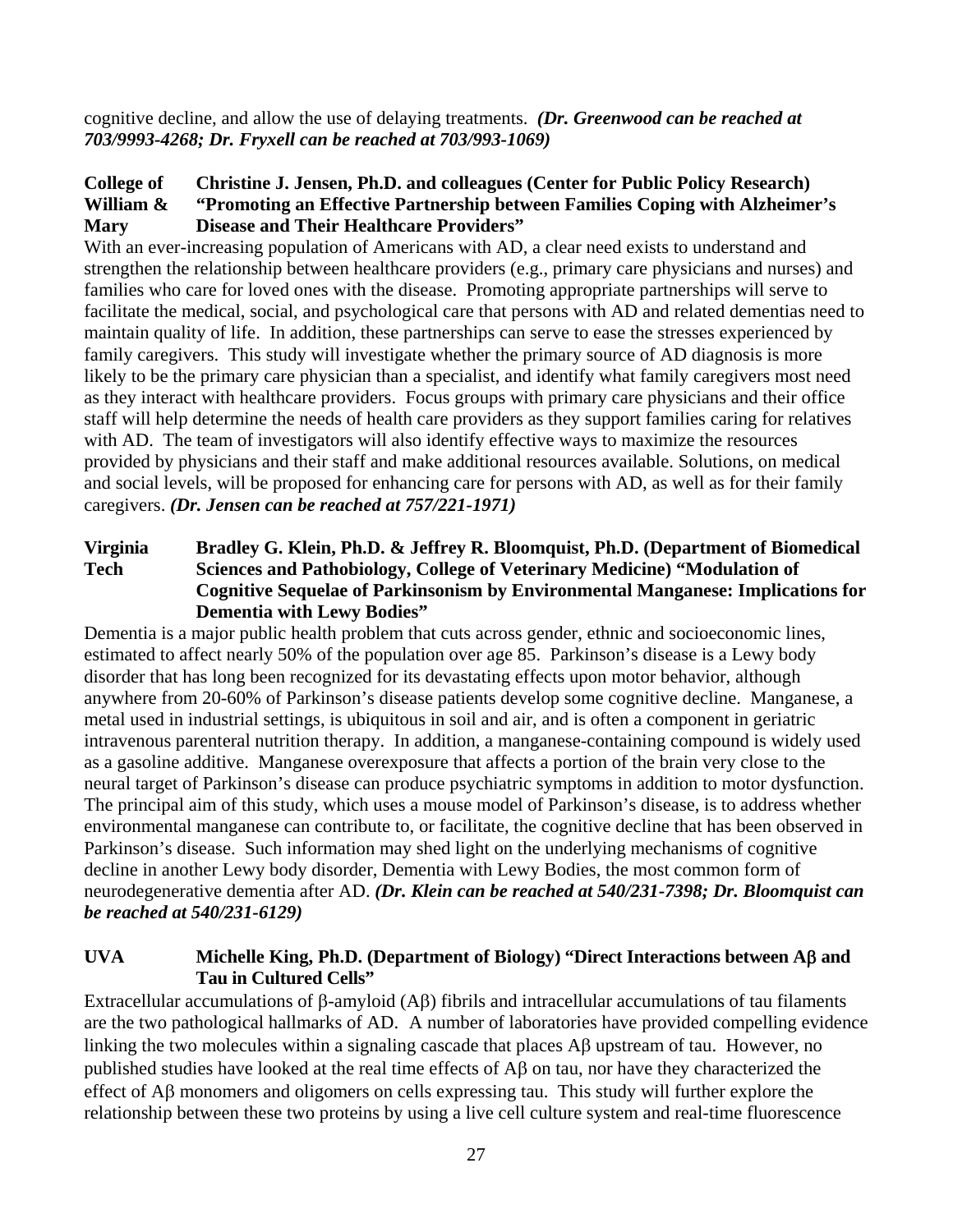microscopy for imaging. Cells expressing a fluorescent tau protein will be treated with β-amyloid peptides, and movies showing the impact of β-amyloid on tau will be taken and analyzed. Significant changes in cell survival, as well as tau expression and localization will be further studied, and potential candidate signaling pathways linking β-amyloid and tau will be identified and characterized. This evidence will contribute greatly to our understanding of the two primary molecules implicated in AD progression and help to establish a mechanism to describe the neurodegeneration observed in the disease. *(Dr. King can be reached at 434/243-7764)* 

#### **UVA Isaac G. Onyango, D.V.M., Ph.D. (Department of Neuroscience and Neurology) "Molecular Mechanisms of Neurodegeneration in Alzheimer's Disease"**

While AD occurs mainly as a sporadic idiopathic form, mutations in presenilin-1 and presenilin-2, as well as the amyloid β (Aβ) precursor protein genes, have been shown to be responsible for roughly half of the early onset (<60 years of age) familial AD cases. Studies have shown that decreased synaptic density and loss of neurons accompanied by reduced expression of neurotrophic factors and oxidative damage are key features in the AD brain. Oxidative damage could result from mitochondrial dysfunction, Aβ and/or glial recruitment and activation, or a combination of these processes. The molecular mechanisms through which oxidative stress leads to neuronal death in AD have yet to be elucidated. One possible mechanism may involve the stress activated protein kinase pathways, and recent studies have demonstrated that some of these pathways are activated in AD brain. In this study the investigator will delineate the common/obligatory signaling pathway(s) active in three different cellular models of sporadic and familial AD in order to understand how compensatory pro-survival intracellular signaling fails to preserve neuronal function under stressful conditions. This holds promise for identifying rational therapeutic approaches based upon cellular events. *(Dr. Onyango can be reached at 434/ 243-9268)* 

#### **UVA Heidi Scrable, Ph.D. (Department of Neuroscience) "Gene Expression Changes in the Aging HPF Axis"**

In mouse models of AD, administration of leptin has been shown to reduce the production of the pathological Aβ fragment of amyloid precursor protein (APP) in the brain. The preliminary experiments in this study will address the relationship between the adipocyte-derived hormone, leptin and APP. The investigator has developed a line of transgenic mice (p44), with altered insulin-like growth factor-1 (IGF-1) signaling, that present several hallmarks of AD and undergo accelerated aging, including premature accumulation of ceramide in the brain and reduced serum leptin. Hyperactivation of the IGF-1 receptor in these mice is accompanied by parallel changes in the cascade of events that results in the production of Aβ. This study is designed to investigate the hypothesis that the hypothalamic-pituitary-fat cell (HPF) axis that controls metabolic pathways and maintains efficient use of energy, also plays a major role in the pathogenesis of AD. The investigator will use microarray analysis to examine ageassociated changes in adipocyte-specific gene expression in the p44 mice. Changes in gene expression in signaling pathways detected by microarray analysis will be verified using techniques such as northern and western blot, qRT-PCR, and immunohistochemistry. The results will provide a global picture of how perturbations in endocrine pathways originating in the periphery, for example, in the adipocyte, can contribute to degeneration of the brain in AD. *(Dr. Scrable can be reached at 434/ 982-1416)*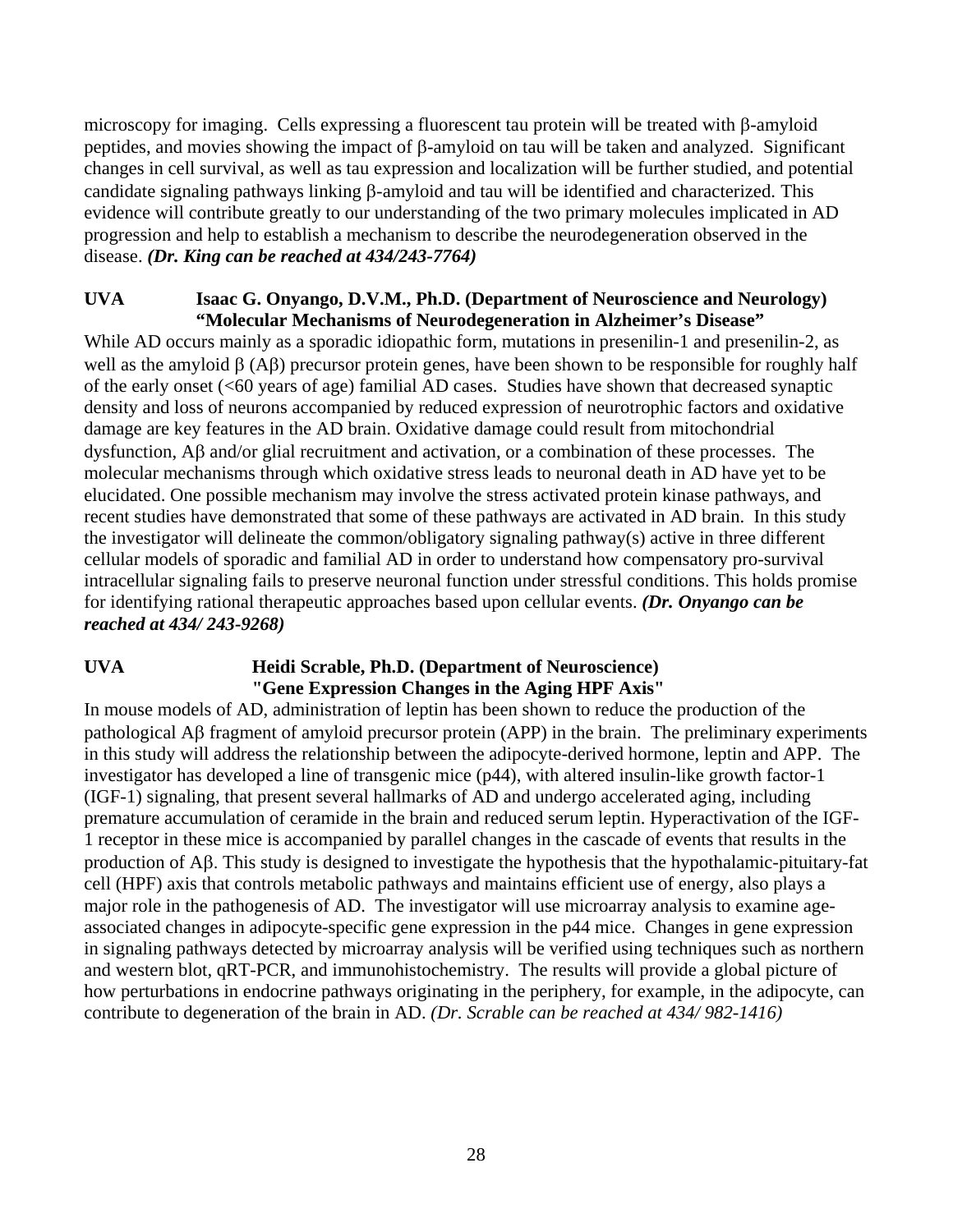#### *2005-2006 Awards Committee*

*Paul Aravich, Ph.D. Eastern Virginia Medical School John W. Bigbee, Ph.D. VCU Medical Center Douglas M.Gross, Ph.D. College of William & Mary John T. Hackett, Ph.D. UVA Health System JoAnne Kirk Henry, Ed.D., RN, CS VCU Medical Center Colleen Jackson-Cook, Ph.D. VCU Medical Center* 

*Peter Kennelly, Ph.D. Virginia Tech Richard Lindsay, M.D. UVA Health System Bernice Marcopulos, Ph.D. Western State Hospital Linda Phillips, Ph.D. VCU Medical Center Russell H. Swerdlow, M.D. UVA Health System Patricia A. Trimmer, Ph.D. UVA Health System*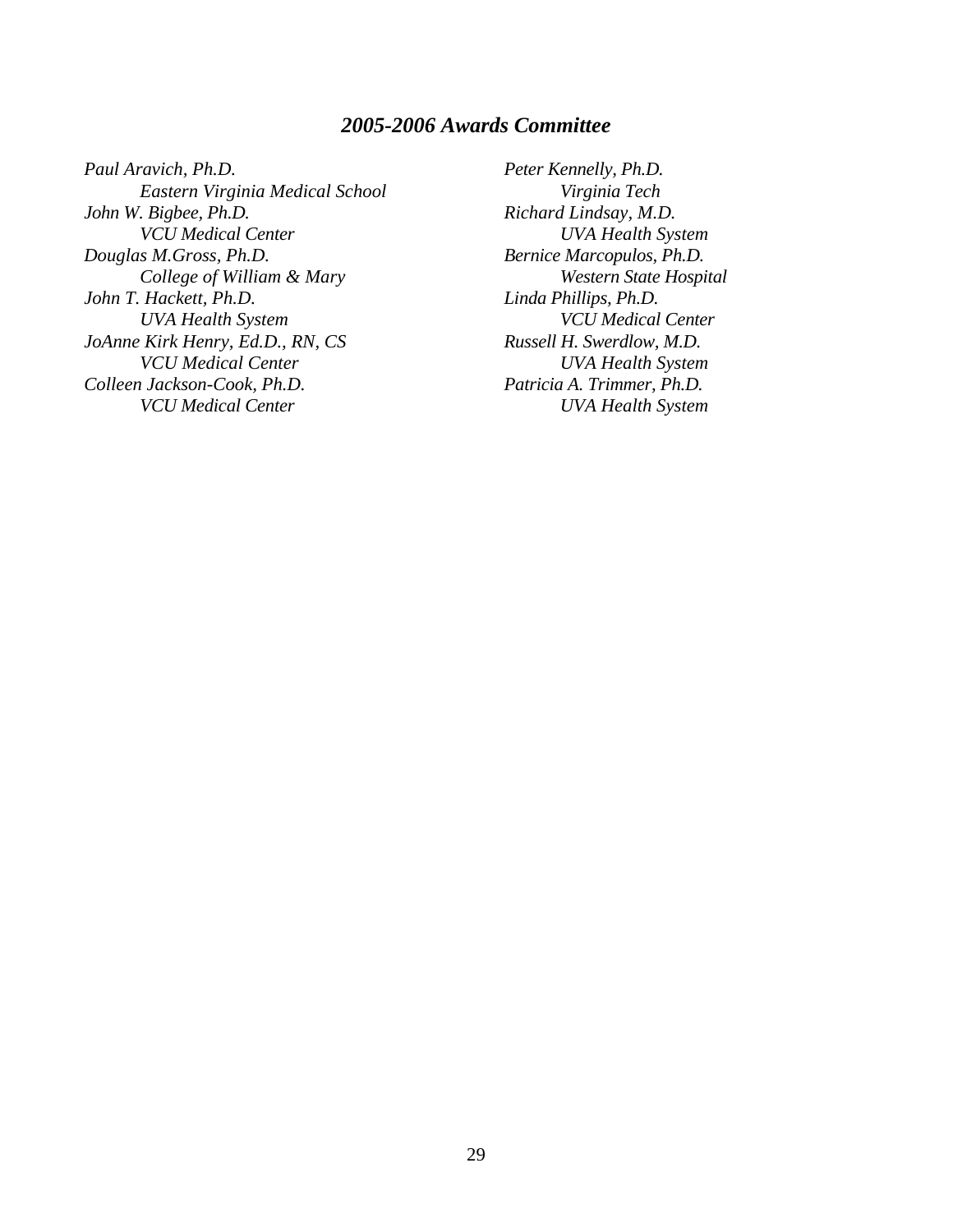# Commonwealth of Virginia

**\_\_\_\_\_\_\_\_\_\_\_\_\_\_\_\_\_\_\_\_\_\_\_\_\_\_\_\_\_\_\_\_\_\_\_\_\_\_\_\_\_\_\_\_\_\_\_\_\_\_\_\_\_\_\_\_\_\_\_\_\_\_\_** 

# Alzheimer's and Related Diseases Research Award Fund

#### **FINAL PROJECT REPORTS FROM THE 2004-2005 ALZHEIMER'S RESEARCH AWARD FUND**

#### **UVA Kathleen Fuchs, Ph.D. (Department of Neurology) "Beyond Memory Impairment in MCI: Executive Abilities and Implications for Functioning"**

Mild Cognitive Impairment (MCI) is a term used to describe the functioning of elderly adults who demonstrate cognitive deficits that are not severe enough to warrant a diagnosis of dementia. Individuals with MCI have been shown to be at increased risk for developing Alzheimer's disease (AD). Because memory impairment is a hallmark symptom of AD, studies of MCI have not focused on other brain systems that are critical to the expression of AD, e.g., those involved in executive functioning (abstract reasoning, novel problem solving, ability to recognize and correct mistakes, and ability to think flexibly). In this study, individuals who mainly exhibit a decline in memory functioning (amnestic MCI) were compared with those whose main area of difficulty is in another cognitive domain (nonamnestic MCI) through evaluations of executive functioning, medication management, driving skills, and Magnetic Resonance Spectroscopy (MRS) in specific brain structures implicated in Alzheimer's disease. There were no statistically significant differences between the two MCI groups on the MRS evaluation. Other results, however, indicate that individuals who carry a clinical diagnosis of MCI exhibit reduced ability in aspects of executive functioning regardless of whether they show prominent memory deficits. Although not impaired, performance was below expectation relative to very high premorbid or baseline functioning on most measures of executive abilities. There was an indication of relatively greater decline on tasks with higher response inhibition and mental flexibility demands than on tasks that primarily tap reasoning and abstraction skills. This decline correlated with performance on a "real world" task of medication management and suggests that individuals with MCI may have greater difficulty with complex activities of daily living than has been supposed. While nearly all subjects in the study had memory complaints, most showed decline in cognitive domains outside of memory functioning, and these declines could have significant implications for an individual's ability to manage complex tasks independently. *(Dr. Fuchs can be reached at 434/ 982-4165)* 

#### **UVA David S. Geldmacher, M.D. (Department of Neurology) "Eye-Movement Approaches to Information Processing Abnormalities in Mild Cognitive Impairment"**

MCI is characterized by measurable difficulties with memory or other thought processes (cognition) that are more severe than expected for age, but which do not interfere with a person's usual activities. When examining complex visual scenes, individuals with AD have abnormal eye-movement patterns that contribute to their problems in processing visual information. MCI is often a transitional state between healthy aging and AD, and can also be associated with problems in visual processing. This study used a computerized eye-tracking system to compare the eye movements of people with MCI and cognitively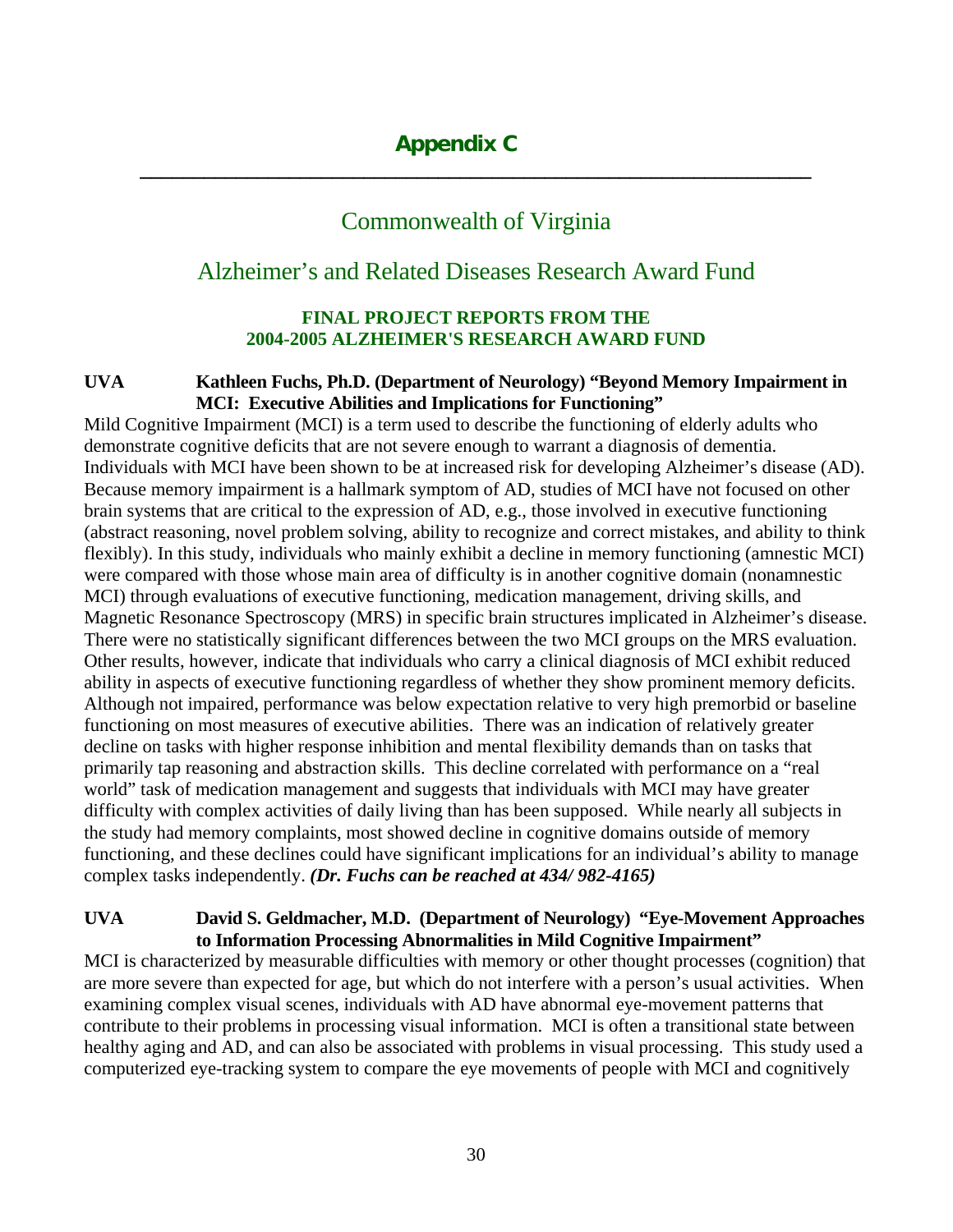healthy adults without significant memory impairment as they scanned visual images of varying complexity. Usable eye-movement data from 19 subjects indicated that although healthy subjects had significantly higher scores on tests of general cognition and memory, the groups did not differ in picture naming ability. Consistent with the hypothesis of the study, individuals with MCI showed significant differences in eye-movement during examination of complicated images that required more intensive information processing. The MCI subjects required more eye movements and had a less efficient search pattern on tasks that require discerning a figure from a complicated background. However, on a simpler object-naming task no differences in eye-movements were observed between groups. The findings suggest that patients with MCI have deficits on tasks requiring complex visual information processing, and have important implications for activities like employment and driving.

#### *(Dr. Geldmacher can be reached at 434/ 924-5548).*

#### **VA Tech Anne Glass, Ph.D. (Center for Gerontology) "The End-of-Life Care Experience for Alzheimer's Patients and Their Families"**

In today's "death-denying" society, end-of-life care is still a topic often avoided. Therefore, little is known about it, and perhaps least of all about how persons with Alzheimer's and related diseases die. The challenges of providing quality end-of-life care are intensified for this population, given the lack of a predictable trajectory and the communication issues that can arise due to the disorientation of the individuals. Use of hospice is a relatively new development. In this partially-funded pilot project, a qualitative interview instrument was developed to use with four family members after the death of their loved ones. The four cases, two males and two females varying in age from 65 to their 80s, revealed a range of end-of-life experiences, suggesting that there is not just one "good" path. The extent of care needed, the responsiveness of the family member, the health of the caregiver(s), and the housing and support situations can all intersect in a variety of ways that make no one scenario the answer for all. Although most people say they would prefer to die at home, in some situations the nursing home can be a satisfactory choice, particularly if hospice is involved. The project produced a new instrument that can be adapted for future research to address the care needed, as well as a broader definition of the environment and how it supports the end-of-life experience for patients and their families. *(Dr. Glass can be reached at 706/425-3222)*

#### **Mountain Empire Older Citizens, Inc. Marilyn Pace Maxwell, M.S.W., and Michael Creedon, D.S.W. "Developing, Implementing, and Evaluating Training Modules for High School Students to Teach Alzheimer's Caregivers to Use the Internet Effectively as a Tool to Assist in Caring for Their Family Members"**

A previous ARDRAF-funded study by Creedon and Maxwell determined that a majority of the Alzheimer's caregivers surveyed in the Big Stone Gap region would like to be trained on the use of personal computers as a tool to assist them with their caregiving responsibilities; and that these caregivers would welcome instruction about the use of a computer and the Internet from a high school student with specialized training on AD and working with family caregivers. Working in cooperation with Wise County Schools, LENOWISCO Planning District Wired Community Project, and the University of Virginia's Health Sciences Library Outreach at Wise, the currently-funded investigation recruited 25 senior Caregivers, who wished to use computers and the Internet to help with caregiving duties, and 17 Teen Volunteer trainers from the junior class at Powell Valley High School. The project developed in-depth training for the Teen Volunteers that focused on Understanding Alzheimer's Care and Helping the Senior Citizen Learner, and five training modules for use by the Volunteer Teens in one-on-one training with Caregivers. With assistance from the region's Chapter of the Alzheimer's Association, project staff held three training sessions for Teen Volunteers and then paired them with